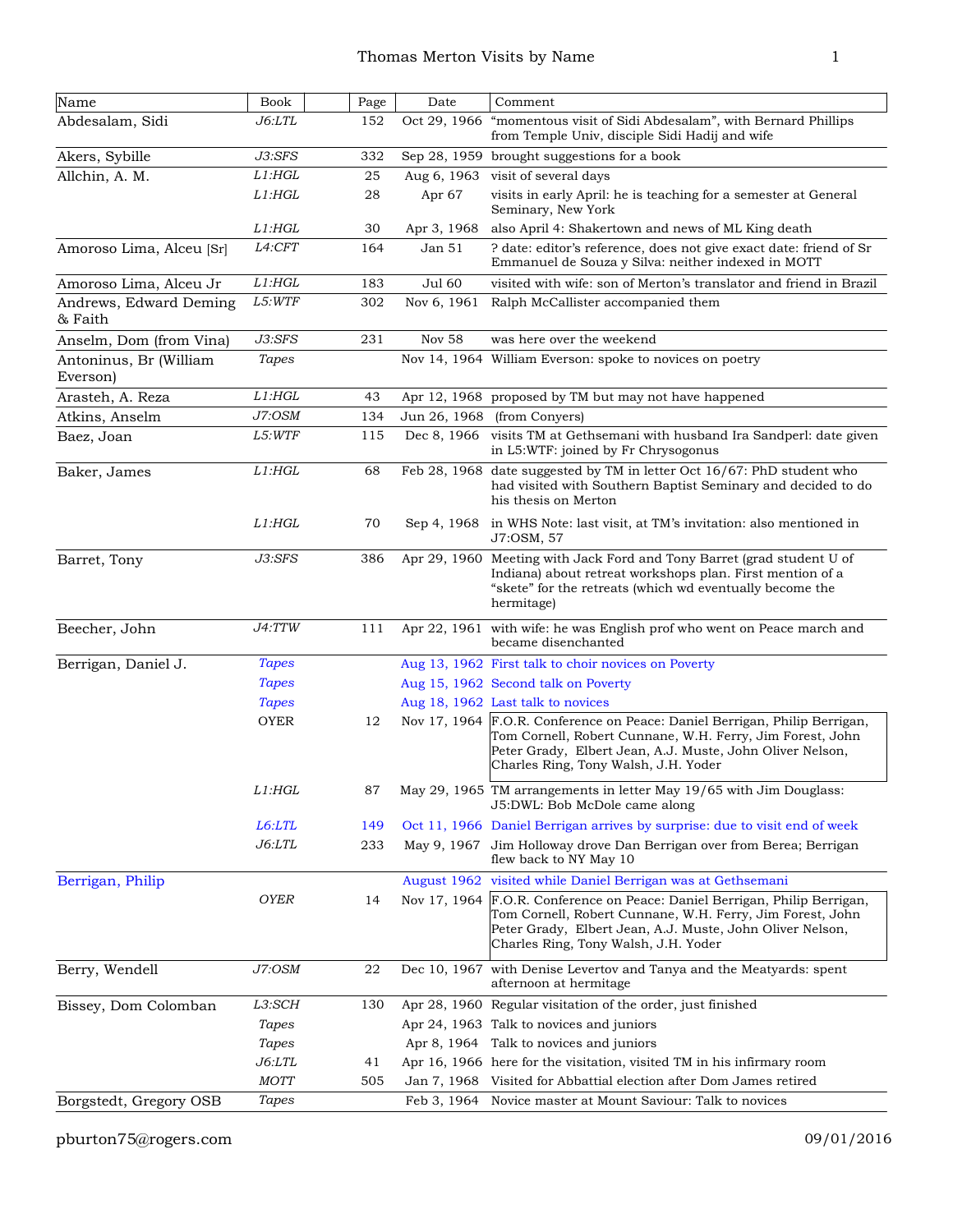| Name                        | <b>Book</b>       |    | Page        | Date         | Comment                                                                                                                                                                                                                                                         |
|-----------------------------|-------------------|----|-------------|--------------|-----------------------------------------------------------------------------------------------------------------------------------------------------------------------------------------------------------------------------------------------------------------|
| Bourne, Fr. Paul            | J4:TTW            |    | 144         |              | Jul 23, 1961 date of letter "was here from Georgia"                                                                                                                                                                                                             |
| Boyd, Fr Malcolm            | J7:OSM            |    | 49          | Feb 3, 1968  | with Chaplain from Nazareth: entry dated Feb 4                                                                                                                                                                                                                  |
| Boylan, Dom Eugene          | J3:SFS            |    | 156         |              | Jan 19, 1958 is preaching annual retreat here.                                                                                                                                                                                                                  |
| Breitenbeck, Bp             | J7:OSM            |    | 123         |              | May 28, 1968 TM went to Loretto for conversation with Superiors and Bishop<br>Breitenbeck: TM names Superiors but does not directly mention<br>the second Retreat for Sister Superiors he did at Gethsemani                                                     |
| Burden, Shirley             | J3:SFS            |    | 282         |              | May 20, 1959 photographer who did pictures for God Is My Life.: looked at the<br>pictures: TM did the text                                                                                                                                                      |
| Burns, Tom                  | J5:DWL            |    | 97          |              | Apr 20, 1964 of Burns & Oates, his British publisher                                                                                                                                                                                                            |
| Callejas, Alfonso, & others | J5:DWL            |    | 123         | Jul 5, 1964  | on Sunday, "some visitors from Nicaragua": date correct                                                                                                                                                                                                         |
| Campbell, Will              | J5:DWL            |    | 292         |              | Sep 10, 1965 with Jim Holloway of the Committee of Southern Churchmen:<br>talking of race riots                                                                                                                                                                 |
|                             | <i>J6:LTL</i>     |    | 185         | Jan 18, 1967 | "visits lately: last week" with Jim Holloway: talked of Faulkner                                                                                                                                                                                                |
|                             | L4:CFT            |    | 281         | Jul 67       | visited TM with Walker Percy & James Holloway                                                                                                                                                                                                                   |
|                             | <i>J6:LTL</i>     |    | 240         |              | May 29, 1967 With Jim Holloway. Will preaching "to the Klan"                                                                                                                                                                                                    |
|                             | J7:OSM            |    | 151         | Aug 6, 1968  | Will Campbell and Jim Holloway. Supper at Hawk's: took along<br>Frère Yves from La Tourette (OP)                                                                                                                                                                |
| Cardenal, Ernesto           | L5:WTF            |    | 226         |              | Oct 23, 1965 visited TM in Oct 1965. TM gave him letters to take to Rome,<br>but never delivered them                                                                                                                                                           |
| Carroll, Fr Xavier          | J5:DWL            |    | 248         |              | May 15, 1965 with Edward Noonan, architect, to discuss plans for new Poor<br>Clare monastery in Chicago                                                                                                                                                         |
| Chakravarty, Amiya          | $L1:$ HGL         |    | 113         |              | Dec 18, 1966 date given in WHS note between letters                                                                                                                                                                                                             |
| Charron, Marie              | J7:OSM            |    | $\sqrt{27}$ |              | Dec 29, 1967 Louisville meeting at office of John Ford [TM's lawyer], about<br>policy for Merton collections. TM worked at Bellarmine in p.m.<br>with Pat Oliver, Martha Schumann (staffers), later Marie<br>Charron (typist), Tommie O'Callaghan               |
| Chi, Richard, S.Y.          | $L1:$ HGL         |    | 122         |              | Jan 26, 1968 WHS note between letters: 26-27 Jan: with Denis Goulet                                                                                                                                                                                             |
| Chow, Napolean              | J6: LTL           |    | 163         |              | Nov 26, 1966 friend of Cardenal: drove around and talked                                                                                                                                                                                                        |
| Clancy, Wm                  | J4:TTW            |    | 136         | Jul 61       | former editor of Commonweal                                                                                                                                                                                                                                     |
| Columbia Records            | J4:TTW            |    | 56          | Oct 9, 1960  | With Fr Tarcisius, busy recording with schola                                                                                                                                                                                                                   |
| Congdon, William            | J4:TTW            |    | 121         |              | May 27, 1961 sent by Frank Sheed                                                                                                                                                                                                                                |
| Cornell, Tom                | <b>OYER</b>       |    | 12          | Nov 17, 1964 | F.O.R. Conference on Peace: Daniel Berrigan, Philip Berrigan,<br>Tom Cornell, Robert Cunnane, W.H. Ferry, Jim Forest, John<br>Peter Grady, Elbert Jean, A.J. Muste, John Oliver Nelson,<br>Charles Ring, Tony Walsh, J.H. Yoder                                 |
| Cunliffe, Carl              | <i>J4:TTW</i>     |    | 137         | Jul 4, 1961  | and Sterling Rayburn, from Univ of Sewanee                                                                                                                                                                                                                      |
| Cunnane, Robert             | <b>OYER</b>       | 15 |             |              | Nov 17, 1964 F.O.R. Conference on Peace: Daniel Berrigan, Philip Berrigan,<br>Tom Cornell, Robert Cunnane, W.H. Ferry, Jim Forest, John<br>Peter Grady, Elbert Jean, A.J. Muste, John Oliver Nelson,<br>Charles Ring, Tony Walsh, J.H. Yoder                    |
| Damasus, Fr                 | J4:TTW            |    | 59          |              | Oct 23, 1960 from St Meinrad                                                                                                                                                                                                                                    |
| Dana, Doris                 | J6: LTL<br>J7:OSM |    | 183<br>7    | Jan 6, 1967  | Friend, literary executor of Gabriela Mistral, friend of Griffin:<br>promised to send book about Ishi: left early on Epiphany<br>Oct 28, 1967 TM drove to Lexington w. Doris Dana, went with Carolyn<br>Hammer to JJ Niles farm: heard his settings of TM poems |
| Danielou, Fr Jean           | J4:TTW            |    | 142         | Jul 16, 1961 | "I consider my director and who was here over the weekend"<br>while visiting Geth, gave talk at Loretto on "true ecumenism."<br>TM went with him                                                                                                                |
| Dardenne, Mother Miriam     | L3:SCH            |    | 159         | Oct 62       | visit of Cistercian sisters on the way to establish the Redwoord<br>Community Date Approx                                                                                                                                                                       |
| Davenport, Guy              | J6: LTL           |    | 186         |              | Jan 17, 1967 TM's first meeting with Eugene Meatyard, also Guy Davenport<br>and Jonathan Williams                                                                                                                                                               |
|                             | <i>J6:LTL</i>     |    | 206         |              | Mar 13, 1967 Sy Freedgood visit: saw V Hammer, lunch w Guy Davenport and<br>Gene Meatyard, saw Meatyard's photos of TM                                                                                                                                          |
|                             | J6:LTL            |    | 254         |              | Jun 24, 1967 TM visited Hammers, Guy Davenport came over and they went<br>to Meatyards'                                                                                                                                                                         |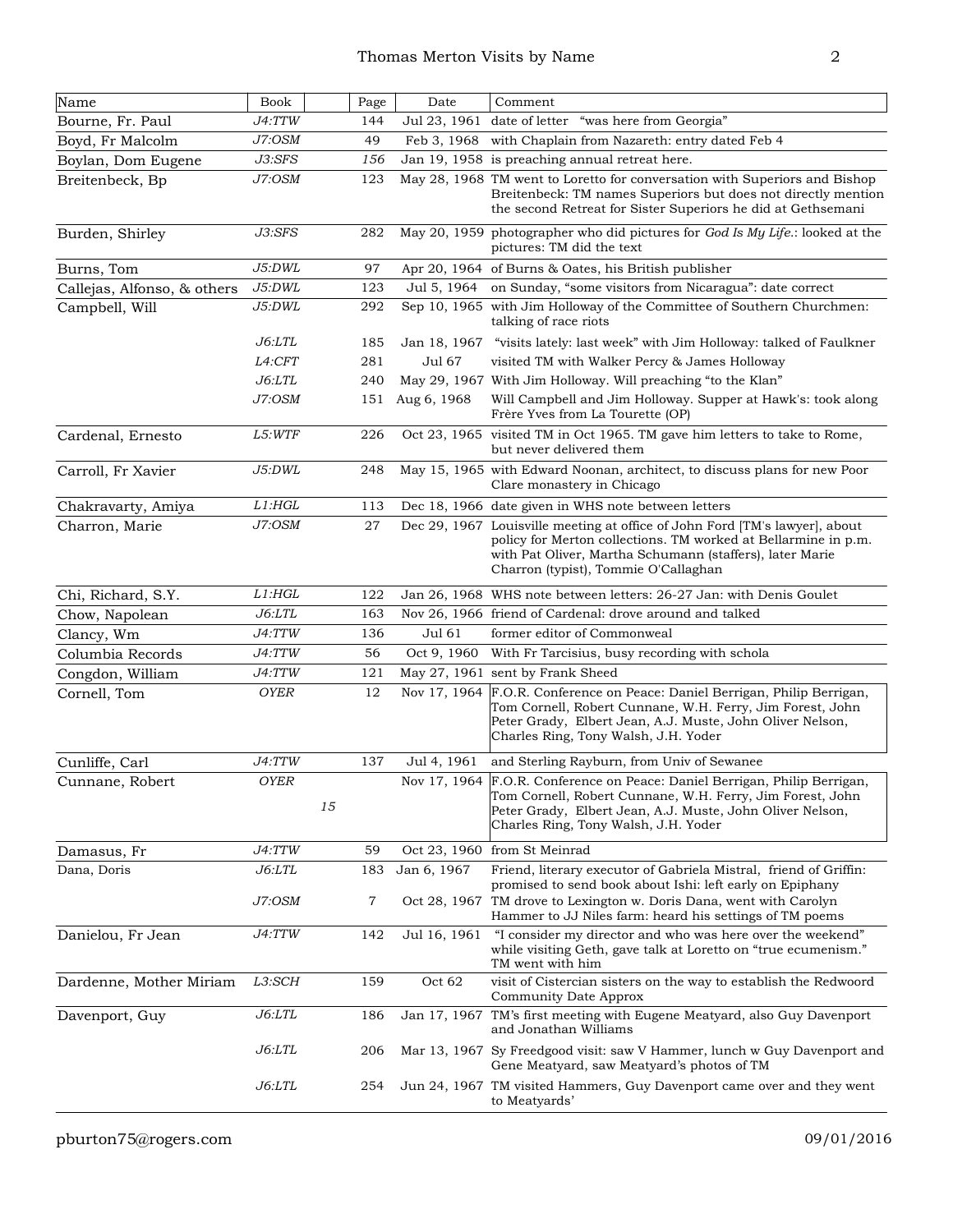| Name                      | Book                 | Page | Date         | Comment                                                                                                                                                                                                                                                   |
|---------------------------|----------------------|------|--------------|-----------------------------------------------------------------------------------------------------------------------------------------------------------------------------------------------------------------------------------------------------------|
| Davis, Bp of San Juan PR  | J2:ETS               | 112  | Sep 47       | looked at some of the books in the vault                                                                                                                                                                                                                  |
| de Ganck, Fr Roger        | J4:TTW               | 251  | Sep 27, 1962 | has been here for two or three days                                                                                                                                                                                                                       |
| Dennis, Margot            | J3:SFS               | 325  | Sep 5, 1959  | with Natasha Spender: driving across continent: talked all<br>afternoon, wound up swimming in Dom Frederic's lake                                                                                                                                         |
| Desroquettes, Dom         | J3:SFS               | 151  |              | Dec 31, 1957 arrived last evening and spoke in Chapter this morning.                                                                                                                                                                                      |
| Dickey, Terrell           | J3:SFS               | 238  | Dec 13, 1958 | TM met in Lville to get all pictures for Art and Worship off to NY                                                                                                                                                                                        |
| Doherty, Eddie            | $L1:$ HGL            | 15   | Dec 57       | husband of Catherine de Hueck Doherty, on retreat at Geth                                                                                                                                                                                                 |
| Douglass, James           | J5:DWL               | 253  |              | May 31, 1965 D. Berrigan, Jim Douglass, Bob McDole: discuss Schema XIII                                                                                                                                                                                   |
|                           | J5:DWL               | 308  |              | Oct 22, 1965 with Hildegart Goss-Mayr                                                                                                                                                                                                                     |
| Dumont, Fr Charles        | <b>MOTT</b>          | 505  | Jan 7, 1968  | Visited for Abbattial election after Dom James                                                                                                                                                                                                            |
| East, P.D.                | $L1:$ HGL            | 414  | May 9, 1964  | letter to Heidbrink "he was here, perhaps I did not tell you":<br>date of letter only                                                                                                                                                                     |
| Edward, Rev. Dom          | L5:WTF               | 49   | Apr 62       | from Belgium: date of letter only: letter to Roger de Ganck                                                                                                                                                                                               |
| Englesicvich, Ivan        | Tapes                |      | Jul 62       | Guest speaker, orthodox                                                                                                                                                                                                                                   |
| English, Jack             | $L1:$ HGL            | 278  | Dec 63       | had a heart attack while at Geth, stayed several weeks,<br>departed Dec 19/63                                                                                                                                                                             |
| Eschelman, Clayton        | J5:DWL               | 233  |              | Apr 24, 1965 with his wife, came over from Indiana University                                                                                                                                                                                             |
| Eugene of Aiguebelle, Dom | J2:ETS               | 199  |              | Apr 25, 1948 was here, gave talk                                                                                                                                                                                                                          |
| Evans, Illtud [Father] OP | J4:TTW               | 158  | Sep 8, 1961  | spoke in chapter of Fr Vincent McNabb: "last week" date<br>approx: TM enjoyed visit                                                                                                                                                                       |
|                           | J5:DWL               | 193  |              | Jan 19, 1965 M L Tobin came from Loretto to talk about Schema 13 (Vatican<br>II). Fr Illtud Evans was preaching Geth. retreat                                                                                                                             |
| Ferry, W.H. ("Ping")      | $L1:$ HGL            | 210  |              | Apr 10, 1962 date in WHS note between letters                                                                                                                                                                                                             |
|                           | L1: HGL              | 218  | Jun 64       | "it was good to have you here" in letter L1:HGL, 218, 1 Jul 64:<br>note in J5:DWL: 8 Jul 64 "was here a couple of weeks ago"                                                                                                                              |
|                           | <b>OYER</b>          | 18   |              | Nov 17, 1964 F.O.R. Conference on Peace: Daniel Berrigan, Philip Berrigan,<br>Tom Cornell, Robert Cunnane, W.H. Ferry, Jim Forest, John<br>Peter Grady, Elbert Jean, A.J. Muste, John Oliver Nelson,<br>Charles Ring, Tony Walsh, J.H. Yoder              |
|                           | <i>J6:LTL</i>        | 90   |              | Jun 28, 1966 drove all over the place and had hamburgers behind the<br>tobacco barn                                                                                                                                                                       |
|                           | J7:OSM               | 86   |              | Apr 27, 1968 spent several hours. Sandwiches in hermitage, drove around<br>taking pictures                                                                                                                                                                |
| Fillmore, Art             | J5:DWL               | 304  |              | Oct 16, 1965 taking pictures for a book Rev Father has had us working on                                                                                                                                                                                  |
| Fitzgerald, Dick          | J2:ETS               | 153  |              | Jan 1, 1948 whom I knew at St Bona's and who was ordained two<br>years ago                                                                                                                                                                                |
| Flanagan, Thomas          | <b>MOTT</b>          | 252  |              | May 26, 1949 For Merton's ordination                                                                                                                                                                                                                      |
| Ford, John                | J7:OSM               | 27   |              | Dec 29, 1967 Louisville meeting at office of <b>John Ford [TM's lawyer</b> ], about<br>policy for Merton collections. TM worked at Bellarmine in p.m.<br>with Pat Oliver, Martha Schumann (staffers), later Marie<br>Charron (typist), Tommie O'Callaghan |
| Ford, John SJ             | J4:TTW               | 16   |              | Jun 22, 1960 Jesuit retreat: Fr Mailleux, Fr John Ford, Fr John Courtney<br>Murray, with Fr Macpherson of Louisville, Fr Aelred<br>(Richardson) whom TM took for a walk, barefoot at the lake                                                             |
| Ford, John H. (Jack)      | J3:SFS               | 386  |              | Apr 29, 1960 Meeting with Jack Ford and Tony Benet (grad student U of<br>Indiana) about retreat workshops. First mention of a "skete" for<br>the retreats (which wd eventually become the hermitage)                                                      |
|                           | <i><b>J4:TTW</b></i> | 20   |              | Jul 12, 1960 with Msgr Raymond Treece, Bro. Clement [Dorsey]: settled what<br>to do w Mt Olivet Retreat House (for visiting Protestants etc.)                                                                                                             |
|                           | J5:DWL               | 40   |              | Nov 29, 1963 ministers from L'ville, Baptist and Presbyterian Seminary:<br>Glenn Hinson, Dale Moody w. Jack Ford                                                                                                                                          |
|                           | J5:DWL               | 164  | Nov 7, 1964  | with Msgr Moore, who had instructed & baptized Merton 28<br>years before                                                                                                                                                                                  |
|                           | J5:DWL               | 250  |              | May 24, 1965 Jack Ford brought "loaves of pumpernickel" and tea                                                                                                                                                                                           |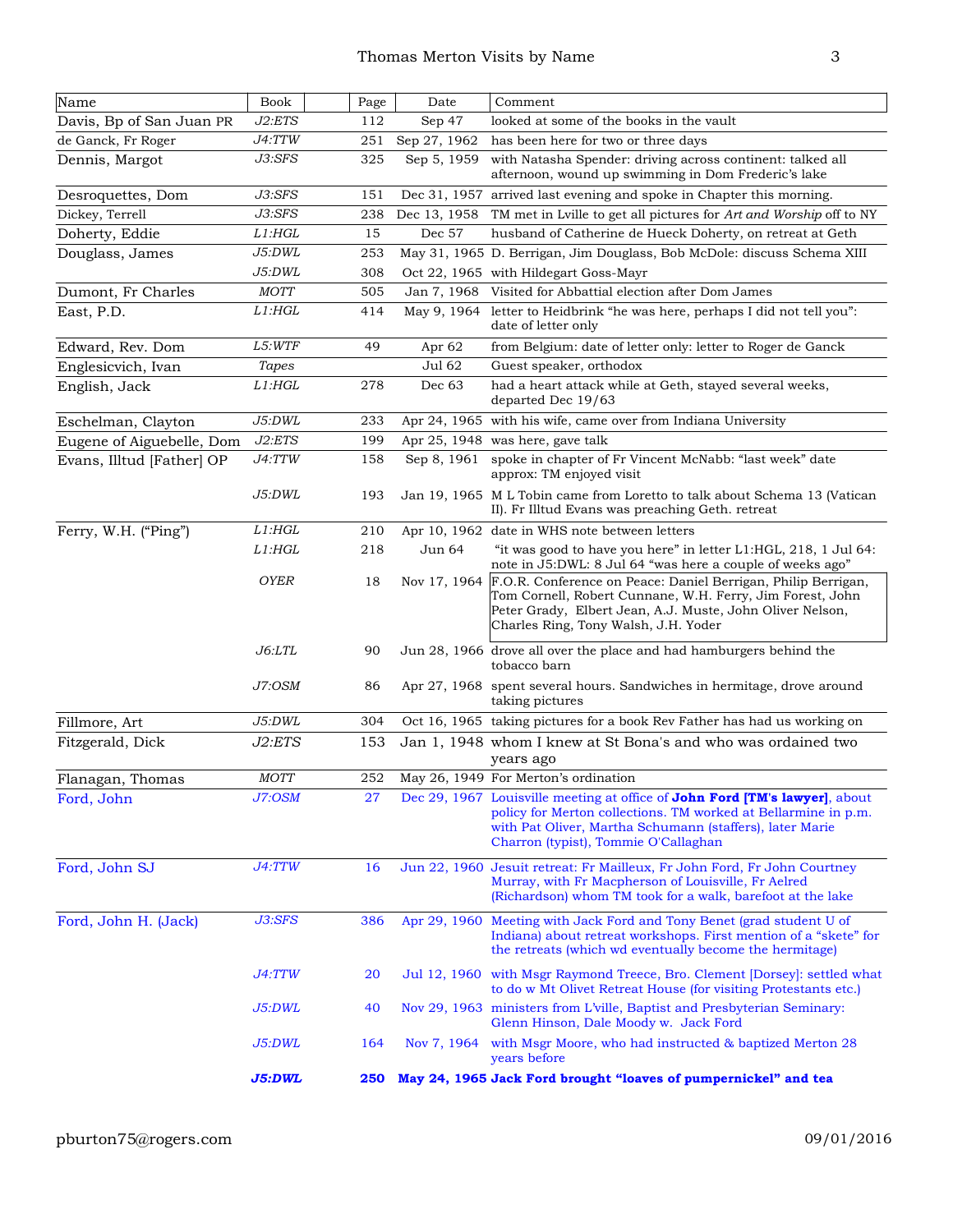| Name                                | <b>Book</b>          | Page | Date         | Comment                                                                                                                                                                                                                                      |
|-------------------------------------|----------------------|------|--------------|----------------------------------------------------------------------------------------------------------------------------------------------------------------------------------------------------------------------------------------------|
| Ford, Jack cont'd                   | <i><b>J6:LTL</b></i> | 148  | Oct 6, 1966  | visits TM at hermitage: with Jacques Maritain, Penn Jones and<br>Babeth Manual, also Dan Walsh                                                                                                                                               |
|                                     | J6:LTL               | 151  |              | Oct 21, 1966 when TM was in hospital - "last Friday" - JF came over and they<br>saw Pasolini's film about the Passion                                                                                                                        |
| Forest, Jim                         | <b>MOTT</b>          | 381  | Feb 62       | "late February" with Bob Kaye, Nelson Born, Alex Marchant,<br>George Johnson: from Catholic Worker                                                                                                                                           |
|                                     | <b>OYER</b>          | 11   |              | Nov 17, 1964 F.O.R. Conference on Peace: Daniel Berrigan, Philip Berrigan,<br>Tom Cornell, Robert Cunnane, W.H. Ferry, Jim Forest, John<br>Peter Grady, Elbert Jean, A.J. Muste, John Oliver Nelson,<br>Charles Ring, Tony Walsh, J.H. Yoder |
| Freedgood, Sy                       | <b>MOTT</b>          | 252  |              | May 26, 1949 For Merton's ordination                                                                                                                                                                                                         |
|                                     | L2:JOY               | 128  |              | Mar 16, 1967 arrived all bandaged: car wreck. Visited around with Hammers,<br>Davenport & Meatyard, saw Meatyard photos of TM                                                                                                                |
| Garrett, Les                        | J4:TTW               | 129  |              | Jun 19, 1961 Three Baptists from Sem, with Fr John Loftus: they talked<br>about the Church: now good friends: Glenn Hinson, Dale<br>Moody, Les Garrett                                                                                       |
| Gillet, Dom Ignace                  | J6:LTL               | 269  |              | Jul 26, 1967 New Abbot General, first visit to Geth                                                                                                                                                                                          |
| Giroux, Robert                      | $MOTT$               | 252  |              | May 26, 1949 For Merton's ordination                                                                                                                                                                                                         |
|                                     | L:RGTM               | 69   | Jul 4, 1949  | "Just a noteenjoyed my visit to Gethsemani"                                                                                                                                                                                                  |
|                                     | L2:JOY               | 211  | Jul 52       | "was down from New York this week"finalizing Jonas                                                                                                                                                                                           |
|                                     | <b>MOTT</b>          | 327  | May 2, 1959  | to discuss upcoming book: after Lax & Reinhardt had left                                                                                                                                                                                     |
|                                     | J3:SFS               | 376  |              | Feb 29, 1960 with contract, sorting out difficulties with Disputed Questions<br>and Art and Worship                                                                                                                                          |
| Goss-Mayr, Hildegard                | J5:DWL               | 308  |              | Oct 22, 1965 with Jim Douglass and Fr John Loftus                                                                                                                                                                                            |
| Gould, A.                           | $L1:$ HGL            | 427  |              | May 29, 1966 with Heidbrink and Thich Nhat Hanh                                                                                                                                                                                              |
| Goulet, Denis                       | J6: LTL              | 225  | Apr 67       | from U. of Indiana                                                                                                                                                                                                                           |
|                                     | $L1:$ HGL            | 122  |              | Jan 26, 1968 WHS note between letters: 26-27 Jan: with Richard Chi                                                                                                                                                                           |
| Grady, John Peter                   | <b>OYER</b>          | 14   | Nov 17, 1964 | F.O.R. Conference on Peace: Daniel Berrigan, Philip Berrigan,<br>Tom Cornell, Robert Cunnane, W.H. Ferry, Jim Forest, John<br>Peter Grady, Elbert Jean, A.J. Muste, John Oliver Nelson,<br>Charles Ring, Tony Walsh, J.H. Yoder              |
| Graham, Dom Aelred                  | Tapes                |      | Mar 8, 1964  | talk to novices                                                                                                                                                                                                                              |
| Gran, Bp John                       | J5:DWL               | 107  |              | Jun 2, 1964 Norwegian Cistercian from Caldey                                                                                                                                                                                                 |
| Greene, Jonathan                    | L:OTB                | 9    |              | Oct 28, 1967 TM went to Lexington w. Doris Dana; with Carolyn Hammer to<br>JJ Niles farm: J. Greene met Merton for first time when they<br>returned                                                                                          |
|                                     | J7:OSM               | 83   |              | Apr 18, 1968 was here today with Carolyn Hammer (picnic)                                                                                                                                                                                     |
|                                     | J7:OSM               |      |              | 129 Jun 12, 1968 met TM & Lax: took photos in woods, station, distillery, supper<br>at Colonel Hawk's                                                                                                                                        |
| Gregory, Fr                         | L3:SCH               | 198  |              | Feb 10, 1964 from Mount Saviour: Letter to Sister Prisca                                                                                                                                                                                     |
| Griffin, John Howard                | J4:TTW               | 300  |              | Mar 4, 1963 was here at the end of last week                                                                                                                                                                                                 |
|                                     | J5:DWL               | 196  |              | Jan 27, 1965 came to retreat because Fr Illtud Evans was speaking                                                                                                                                                                            |
|                                     | <i>J6:LTL</i>        | 148  |              | Oct 6, 1966 visits TM at hermitage: with Jacques Maritain, Penn Jones and<br>Babeth Manual, also Jack Ford and Dan Walsh                                                                                                                     |
|                                     | J7:OSM               | 86   |              | Apr 26, 1968 date correct: brief visit                                                                                                                                                                                                       |
| Griffiths, Dom Bede                 | <b>Tapes</b>         |      |              | Aug 23, 1963 novitiate talk and talk to chapter, on 23-24 Aug                                                                                                                                                                                |
| Grimes, William                     | J6: LTL              | 6    |              | Jan 12, 1966 (ex Br. Alcuin) "illegal visit" to hermitage                                                                                                                                                                                    |
| Grinberg, Miguel                    | J5:DWL               | 87   | Mar 7, 1964  | "in the evening" poet from Argentina                                                                                                                                                                                                         |
| Group from Catholic<br>Worker       | <i>J4:TTW</i>        |      | Feb 62       | Jim Forest, Bob Kaye, Nelson Born, Alex Marchant, George<br>Johnson: spent the week                                                                                                                                                          |
| Group of Abbots & Novice<br>Masters | J5:DWL               | 152  | Oct 8, 1964  | gives list of abbots, 152-153                                                                                                                                                                                                                |
| Group: Bellarmine<br>Conference     | J4:TTW               | 59   |              | Oct 17, 1960 From Bellarmine College, w. Msgr Horrigan "to broaden<br>horizons in every direction" week of Oct 17-20                                                                                                                         |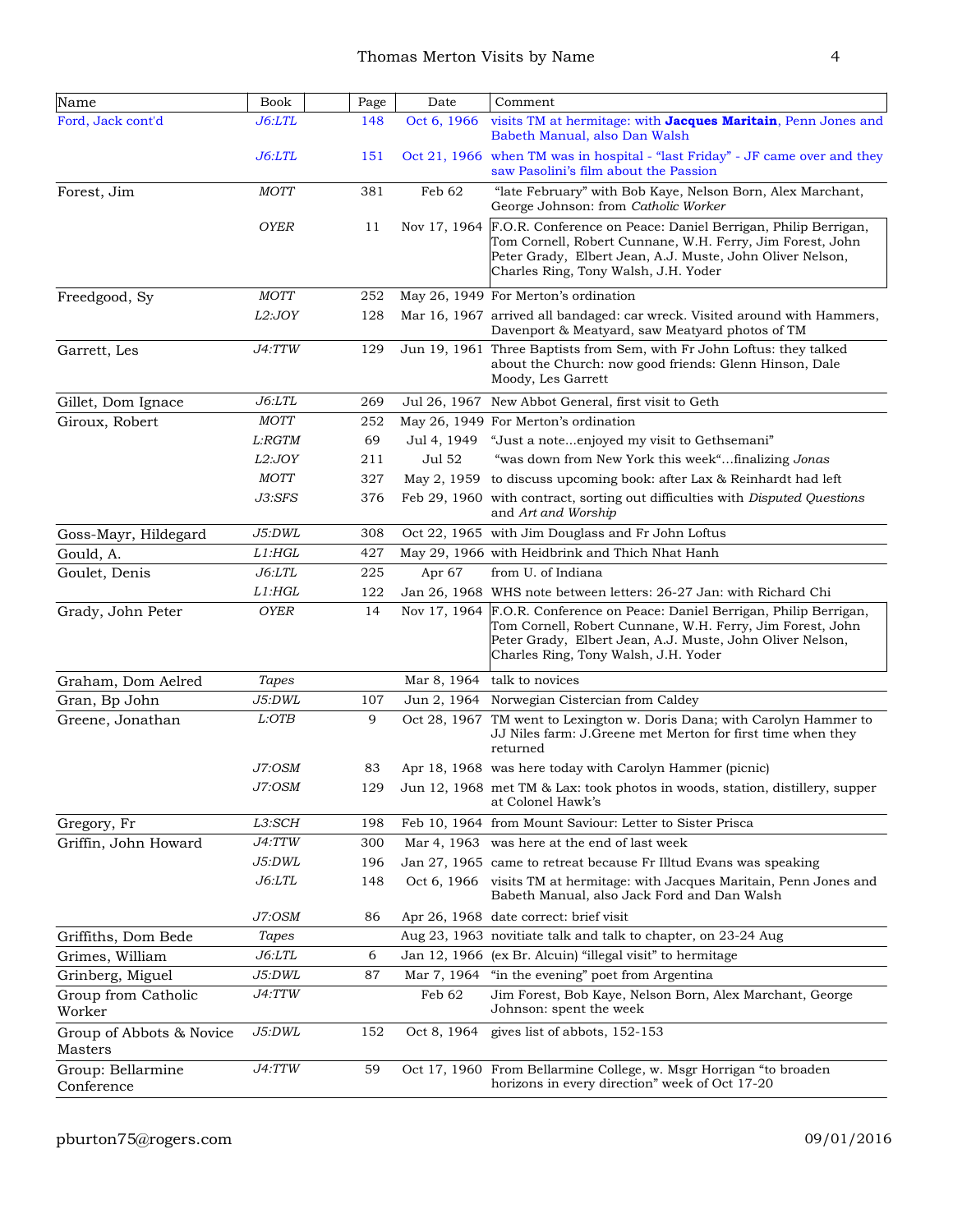| Name                    | Book          | Page | Date        | Comment                                                                                                                                                                                                                                            |
|-------------------------|---------------|------|-------------|----------------------------------------------------------------------------------------------------------------------------------------------------------------------------------------------------------------------------------------------------|
| Group: Foreign students | J4:TTW        | 52   |             | Sep 23, 1960 by surprise, 24 foreign students from Univ of Indiana, studying<br>journalism: TM lists many nations they came from, enjoyed<br>talking to them                                                                                       |
| Group: Jesuits          | J4:TTW        | 16   |             | Jun 22, 1960 Jesuit retreat: Fr Mailleux, Fr John Ford, Fr John Courtney<br>Murray, with Fr Macpherson of Louisville, Fr Aelred<br>(Richardson) whom TM took for a walk, barefoot at the lake                                                      |
| Groups: Protestant      | J3:SFS        | 364  |             | Dec 31, 1959 TM first suggests to Dom James idea of visits by groups of<br>retreatants, Protestant, Orthodox etc, for discussions                                                                                                                  |
|                         | J3:SFS        | 375  |             | Feb 8, 1960 Visitors from Asbury Seminary and the Bible College, Lexington                                                                                                                                                                         |
|                         | J3:SFS        | 381  |             | Mar 29, 1960 Divinity students from Vanderbilt University                                                                                                                                                                                          |
|                         | J3:SFS        | 386  |             | Apr 29, 1960 Meeting with Jack Ford and Tony Barret (grad student U of<br>Indiana) about retreat workshops plan. First mention of a<br>"skete" for the retreats (which wd eventually become the<br>hermitage)                                      |
|                         | L:AMDG        |      |             | Apr 30, 1960 TM mentions in letter to VH 4 May 1960: visit of "last Sunday"<br>57 men from Second Presbyterian Church in Lexington" vague<br>mention later in J3:SFS p 391 "I liked the Lexington<br>Presbyterians who came over the other Sunday" |
|                         | J3:SFS        | 394  |             | May 23, 1960 "In the evening three from College of the Bible, 2 conferences<br>last night and one this morning"                                                                                                                                    |
|                         | <i>J4:TTW</i> | 15   |             | Jun 24, 1960 Three professors from Asbury (Methodist) seminary, on retreat                                                                                                                                                                         |
|                         | <i>J4:TTW</i> | 63   | Nov 7, 1960 | 75 seminarians from Southern Baptist                                                                                                                                                                                                               |
|                         | J4:TTW        | 109  |             | Apr 17, 1961 group from Southern Baptist Seminary with Glenn Hinson                                                                                                                                                                                |
|                         | <i>J4:TTW</i> | 114  | May 1, 1961 | 10 from Asbury Seminary in a.m., then 30-40 from Vanderbilt<br>in p.m.: at hermitage                                                                                                                                                               |
|                         | <i>J4:TTW</i> | 118  |             | May 15, 1961 TM visits Baptist seminary in Louisville                                                                                                                                                                                              |
|                         | <i>J4:TTW</i> | 129  |             | Jun 18, 1961 Two Methodists ministers from Louisville                                                                                                                                                                                              |
|                         | <i>J4:TTW</i> | 129  |             | Jun 19, 1961 Three Baptists from Sem, with Fr John Loftus: they talked<br>about the Church: now good friends: Glenn Hinson, Dale<br>Moody, Les Garrett                                                                                             |
|                         | L:AMDG        |      |             | Sep 16, 1961 Visit: Hammers on 16th Sep, and "good visit with the<br>Protestants afterward" from letter to CH 18-Sep-1961                                                                                                                          |
|                         | <i>J4:TTW</i> | 165  |             | Sep 28, 1961 TM visited Baptist seminary professors in Louisville: notably<br>Eric Rust and "Dr Mueller": lunch and discussion                                                                                                                     |
|                         | <i>J4:TTW</i> | 175  |             | Oct 30, 1961 Glenn Hinson brought his Church History students from<br>Seminary, talked about peace                                                                                                                                                 |
|                         | <i>J4:TTW</i> | 194  |             | Jan 10, 1962 TM visited Methodist Seminary at Asbury, very pleased, liked<br>the building and the prof Howard Shipps, but is not altogether<br>comfortable in Protestant "synagogue"                                                               |
|                         | J4:TTW        | 204  |             | Feb 19, 1962 "Episcopalians, Methodists, Disciples of Xt"                                                                                                                                                                                          |
|                         | <i>J4:TTW</i> | 264  |             | Nov 12, 1962 Protestant Group: 70 Baptists: TM "enjoyed talking to them" but<br>wonders how long they will be able to have talks with "such<br>uninhibited frankness"                                                                              |
|                         | <i>J4:TTW</i> | 268  |             | Nov 23, 1962 Anglican seminarians from Nashoda on retreat                                                                                                                                                                                          |
|                         | <i>J4:TTW</i> | 301  |             | Mar 5, 1963 from Vanderbilt: TM did not plan to see them but was "urged"<br>over there for 'a few minutes"                                                                                                                                         |
|                         | <i>J5:DWL</i> | 29   |             | Oct 28, 1963 Baptist group from the seminary in Louisville                                                                                                                                                                                         |
|                         | J5:DWL        | 40   |             | Nov 29, 1963 ministers from L'ville, Baptist and Presbyterian Seminary, Fr<br>Jack Ford, Glenn Hinson, Dale Moody                                                                                                                                  |
|                         | J5:DWL        | 74   |             | Feb 9, 1964 faculty and students from the College of the Bible<br>[Lexington KY]                                                                                                                                                                   |
|                         | <i>J5:DWL</i> | 77   |             | Feb 17, 1964 students from Asbury Theol Seminary: saw them briefly before<br>None                                                                                                                                                                  |
|                         | J5:DWL        | 164  | Nov 9, 1964 | "a large group of Baptists from Southern Baptist Seminary"                                                                                                                                                                                         |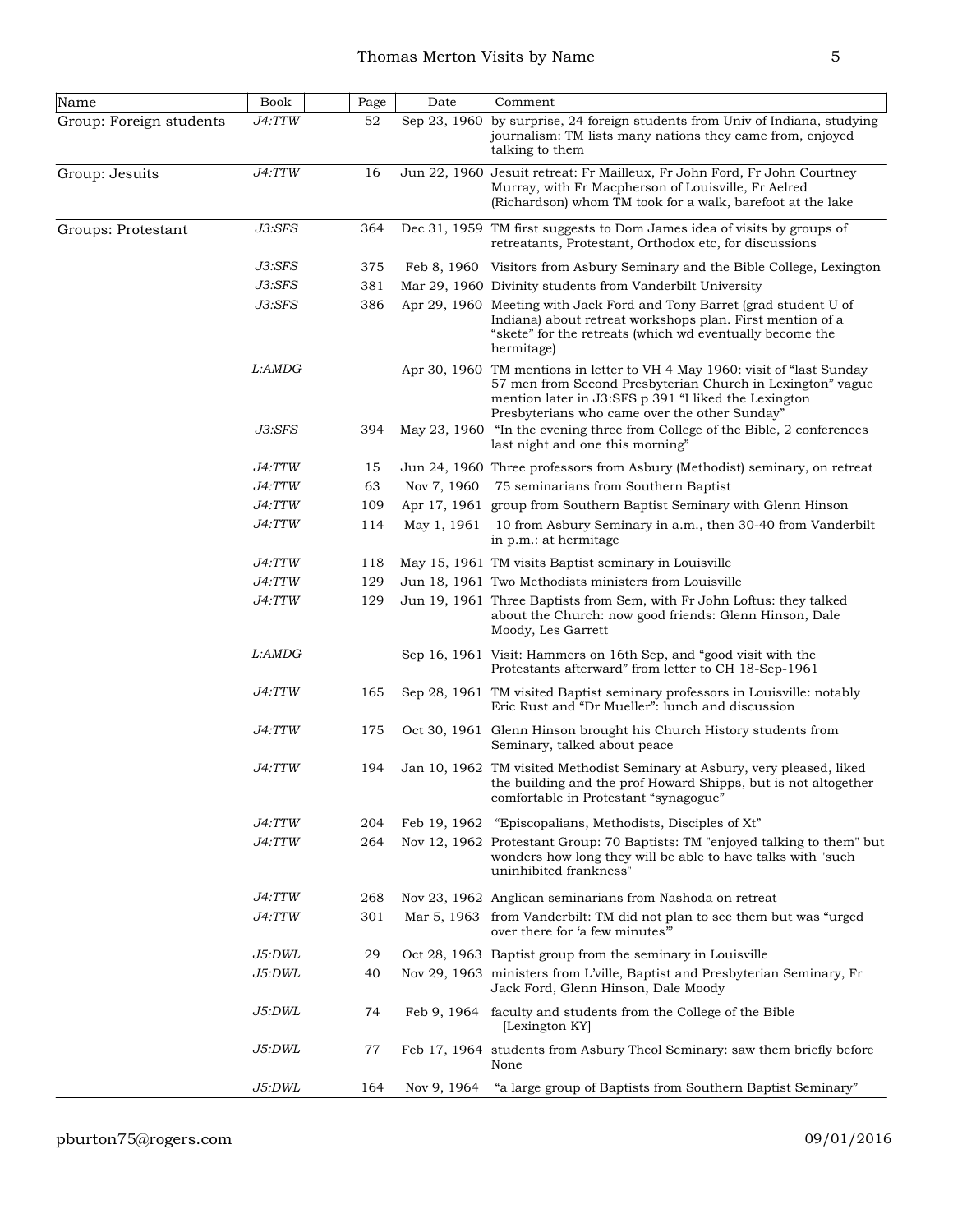| Name                                   | <b>Book</b>   | Page | Date         | Comment                                                                                                                                                                                                                                              |
|----------------------------------------|---------------|------|--------------|------------------------------------------------------------------------------------------------------------------------------------------------------------------------------------------------------------------------------------------------------|
| Group: Retreat for Sisters<br>Superior | J7:OSM        | 20   | Dec 7, 1967  | long description of people and events at retreat, published as<br>Springs of Contemplation                                                                                                                                                           |
| Group: Sisters Superior                | J7:OSM        | 69   |              | Mar 18, 1968 Three superiors visited hermitage: Mother Francis of New<br>Orleans Poor Clares, Mother Philomena of Chicago Poor Clares,<br>Mother Jane of Jackson MI Carmel                                                                           |
| Group: Students                        | J4:TTW        | 338  |              | Jul 14, 1963 TM arranged to talk to "two Negro students from Louisville" on<br>retreat and asked many questions about their experience of<br>segregation                                                                                             |
|                                        | J5:DWL        | 266  | Jul 9, 1965  | TM, in bookstore of Univ of Louisville, hears some students<br>speaking French. Part of an exchange group, but momentarily<br>lost. They go have coffee. TM says "enjoyable, interesting,<br>intelligent talk, people from home!!"                   |
|                                        | MOTT          | 519  |              | Mar 30, 1968 students Susan Smith and Sandy Meyer from Washington Univ<br>in St Louis, interview TM for school paper                                                                                                                                 |
| Group Protestant: Taizé<br>brothers    | J6:LTL        | 250  |              | Jun 11, 1967 From the mission in Chicago, with a lot of questions. [Protestant<br>brothers who want ecumenical connection with Catholicism                                                                                                           |
| Gruenwald, Jack                        | J4:TTW        | 38   |              | Aug 30, 1960 from Union Theological Seminary                                                                                                                                                                                                         |
| Gullick, Etta                          | J6: LTL       | 219  |              | Apr 11, 1967 Gullicks were here Tuesday, with her ms on Benet of Canfield                                                                                                                                                                            |
| Hallman, Fr                            | J4:TTW        | 15   |              | Jun 24, 1960 Three professors from Asbury (Methodist) seminary, on retreat:<br>Dr Stanger, Dr Howard Shipps & Fr Hallman                                                                                                                             |
| Hammer, Victor and/or<br>Carolyn       | L:TMVH        | 614  |              | Oct 24, 1955 "The letters do not tell when the two first met, but by the first<br>letter from Hammer in 1955, he states that he had been to<br>Gethsemani and exchanged ideas with Merton already." 1 <sup>st</sup><br>known letter was Oct 24, 1955 |
|                                        | <i>L:TMVH</i> |      |              | Sep 15, 1956 31 Aug 56 TM letter suggests visit Sept 5 or Sept 6, 1956: visit<br>occurred about 15 Sep 1956, verified by letter 19 Oct 1956<br>"pleasure to have you and V here again"                                                               |
|                                        | J3:SFS        | 175  |              | Feb 27, 1958 arrived late but had a good talk in the afternoon: see also p.<br>178                                                                                                                                                                   |
|                                        | J3:SFS        | 202  |              | May 8, 1958 talked about proofs for <i>Prometheus</i> and other things                                                                                                                                                                               |
|                                        | J3:SFS        | 248  |              | Jan 17, 1959 Talked about Desert Fathers translation                                                                                                                                                                                                 |
|                                        | $J3:$ S $FS$  | 271  |              | Apr 4, 1959 talked about nature of the artist                                                                                                                                                                                                        |
|                                        | $J3:$ S $FS$  | 274  |              | Apr 21, 1959 TM visited the Hammers for the first time, describes their place,<br>first saw picture "Hagia Sophia"                                                                                                                                   |
|                                        | J3:SFS        | 286  |              | Jun 7, 1959 TM and Laughlin had picnic lunch in the Hammers' back<br>garden, also saw Shakertown                                                                                                                                                     |
|                                        | J3:SFS        | 315  |              | Aug 8, 1959 Victor had had a stroke: brought Desert Fathers book                                                                                                                                                                                     |
|                                        | $J3:$ S $FS$  | 389  |              | Dec 14, 1959 with George Headley (who had been at Mount Athos), finished<br>copies of The Solitary Life                                                                                                                                              |
|                                        | J3:SFS        | 361  |              | Dec 20, 1959 at esandwiches in the jeep; V. offers to lend a crucifix for the<br>novitiate chapel                                                                                                                                                    |
|                                        | J3:SFS        | 361  |              | Dec 22, 1959 TM went to Lexington to get crucifix from Hammer, got books<br>from U of K library, had lunch with Hammers and visited<br>Shakertown on the way back                                                                                    |
|                                        | J3:SFS        | 368  |              | Jan 13, 1960 Laughlin also joined them for a Gethsemani picnic                                                                                                                                                                                       |
|                                        | J3:SFS        | 383  |              | Apr 3, 1960 new little car: picnic as usual                                                                                                                                                                                                          |
|                                        | J3:SFS        | 389  |              | May 14, 1960 came over with Geo. Headley, brought copy of The Solitary Life                                                                                                                                                                          |
|                                        | J4:TTW        | 24   |              | Jul 30, 1960 lunch together in the woods                                                                                                                                                                                                             |
|                                        | J4:TTW        | 56   | Oct 9, 1960  | with Bob MacGregor: they ate sandwiches behind the tobacco<br>barn                                                                                                                                                                                   |
|                                        | <i>J4:TTW</i> | 61   | Oct 19, 1960 | "the other day" returning from Cincinnati had supper at<br>Hammers'                                                                                                                                                                                  |
|                                        | <i>J4:TTW</i> | 69   |              | Nov 26, 1960 with the Wygals: "too much of a party" Prefer when V & K come<br>alone. V is more of a monk than anybody I know                                                                                                                         |
|                                        | <i>J4:TTW</i> | 86   |              | Jan 18, 1961 were here "the other day" V and TM went to hermitage to<br>discuss shelving                                                                                                                                                             |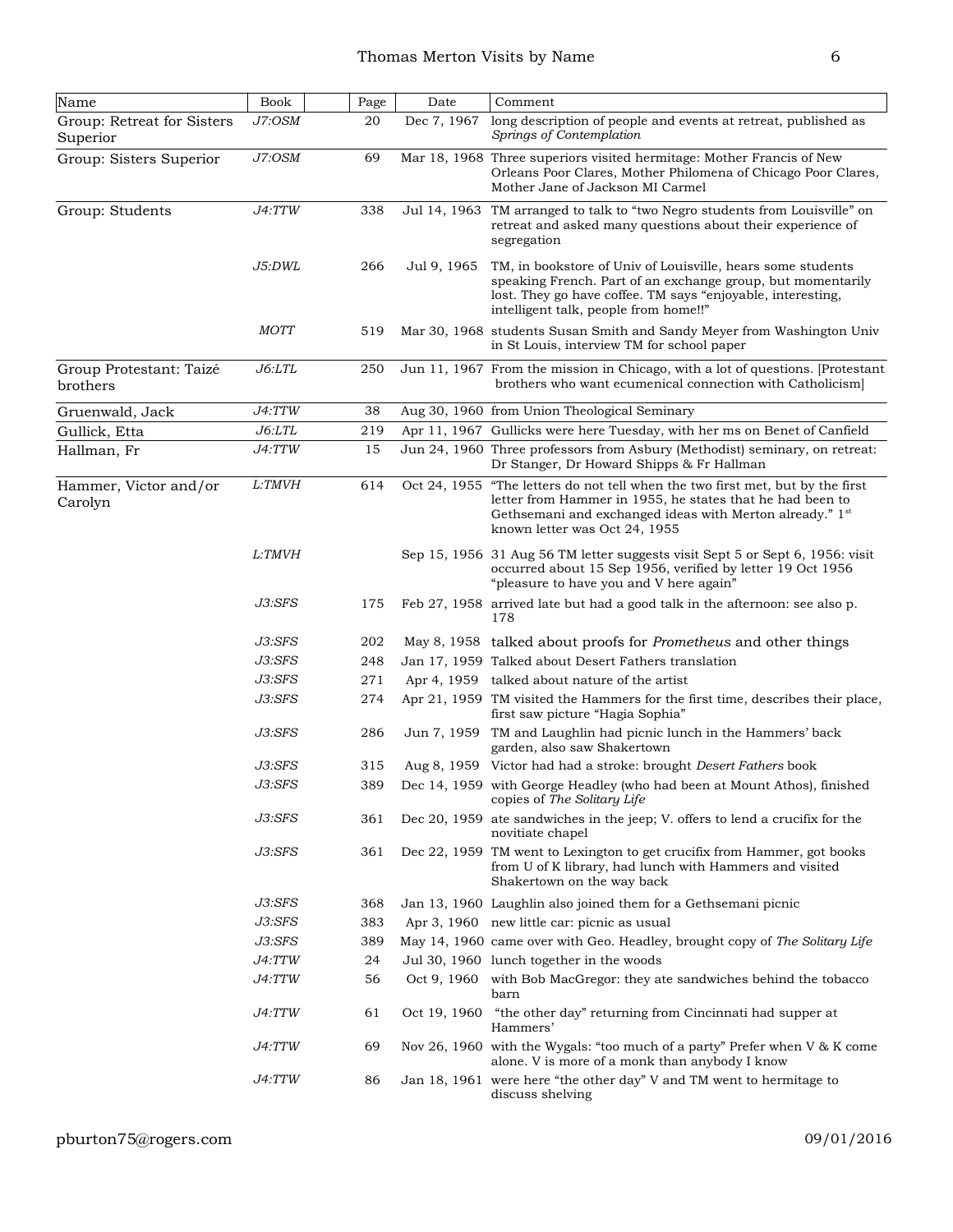| Name                    | Book          | Page | Date                   | Comment                                                                                                                                                                                               |
|-------------------------|---------------|------|------------------------|-------------------------------------------------------------------------------------------------------------------------------------------------------------------------------------------------------|
| Hammers cont'd          | L:AMDG        |      | Mar 4, 1961            | Visit: Hammer gave a talk to monks about furniture and<br>building for monasteries: referred to in letter to CH 8 Mar 1961                                                                            |
|                         | L:AMDG        |      |                        | Apr 22, 1961 Oblique reference in Letter of May 2 to CH: "the other day was<br>just perfect"                                                                                                          |
|                         | L:AMDG        |      |                        | Jul 22, 1961 Visit of Hammers with Wayne Williams: in letter 11 Jul 1961<br>TM mentions "expecting you Saturday" (which would be July<br>15th or $22nd$ )                                             |
|                         | L:AMDG        |      |                        | Sep 16, 1961 Visit: Hammers on 16th Sep, and "good visit with the<br>Protestants afterward" from letter to CH 18 Sep 1961                                                                             |
|                         | <i>J4:TTW</i> | 56   |                        | Nov 17, 1961 brought beginning of woodcut for Hagia Sophia and some proofs                                                                                                                            |
|                         | J4:TTW        | 223  |                        | Jun 2, 1962 sat in the Volkswagen outside the gate" like a submarine"                                                                                                                                 |
|                         | J4:TTW        | 230  | Jul 7, 1962            | brought Notker Balbulus and finished copy of Hagia Sophia,<br>and took away Cassiodorus translation                                                                                                   |
|                         | <i>J4:TTW</i> | 238  |                        | Aug 27, 1962 Hammer and Wayne Williams came over: "too many visitors and<br>retreats"                                                                                                                 |
|                         | L:AMDG        |      |                        | Dec 3, 1962 Dec 3 or 4 confirmed in TM letter of 11 Dec 1962: "think with<br>pleasure our meeting last week and the little fire in the grate"                                                         |
|                         | <i>J4:TTW</i> | 307  |                        | Mar 23, 1963 "drank brandy among the pine saplings near the old lake"<br>brought books on Fenelon                                                                                                     |
|                         | J4:TTW        | 328  |                        | Jun 5, 1963 Victor Hammer received TM's honorary LLD at Univ of Kentucky<br>on his behalf                                                                                                             |
|                         | L:AMDG        |      |                        | Jun 15, 1963 visit to bring the doctorate hood to TM: visit not confirmed, but<br>it must have happened around now: hood was granted 5 June<br>64, date of visit suggested by TM in letter 7 Jun 1963 |
|                         | J5:DWL        | 60   | Jan 12, 1964 came over |                                                                                                                                                                                                       |
|                         | J5:DWL        | 97   |                        | Apr 18, 1964 "sitting among the stones and wildflowers"                                                                                                                                               |
|                         | J5:DWL        | 180  |                        | Dec 16, 1964 Got permission to visit Hammers: VH is "thin and drawn"                                                                                                                                  |
|                         | J5:DWL        | 253  |                        | Jun 4, 1965 In town for medical tests, TM has lunch with the Hammers who<br>lend him art books: in hospital, he reads LIFE magazine (faute)<br>de mieux)                                              |
|                         | J5:DWL        | 316  |                        | Nov 13, 1965 pleasant visit sitting in the sun                                                                                                                                                        |
|                         | J6: LTL       | 312  |                        | Jun 18, 1966 came over from Lexington. "two of my best friends"                                                                                                                                       |
|                         | $J6:$ LTL     | 114  |                        | Aug 13, 1966 heavy rain: sat in Tobacco Barn on bales of straw                                                                                                                                        |
|                         | $J6:$ LTL     | 135  |                        | Sep 17, 1966 Victor had had a slight heart attack: knows he is dying                                                                                                                                  |
|                         | J6: LTL       | 206  |                        | Mar 13, 1967 Sy Freedgood visit: saw V Hammer, lunch w Guy Davenport and<br>Gene Meatyard, saw Meatyard's photos of TM                                                                                |
|                         | J6:LTL        | 254  |                        | Jun 24, 1967 TM visited Hammers, Guy Davenport came over and they went<br>to Meatyards'                                                                                                               |
| Hammer, Caroline        | L4:CFT        | 53   |                        | Aug 12, 1967 after Victor's death: TM writing to Maritain                                                                                                                                             |
|                         |               |      | Sep 9, 1967            | TM letter in L:AMDG 5 Sep 1967 expecting her on Saturday Sep<br>9: verified in letter 11 Sep 1967 "very sorry I kept you so late<br>the other day."                                                   |
|                         | J7:OSM        | 7    |                        | Oct 28, 1967 TM drove to Lexington w. Doris Dana, went with Carolyn<br>Hammer to JJ Niles farm: heard his settings of TM poems                                                                        |
|                         | J7:OSM        | 49   |                        | Feb 3, 1968 with JJ and Rena Niles, Bob and Hanna Shepherd                                                                                                                                            |
|                         | J7:OSM        | 83   |                        | Apr 18, 1968 was here today with Jonathan Greene                                                                                                                                                      |
| Hanh, Thich Nhat        | $L1:$ HGL     | 427  |                        | May 29, 1966 with Heidbrink and A. Gould. spoke to monks: TM wrote poem<br>abt visit                                                                                                                  |
| Harding, Vincent        | Life          |      | Dec 67                 | Colleague of the Yungbluts and Martin Luther King Jr visited,<br>date unknown: plan to have MLK for retreat at Gethsemani in<br>1968                                                                  |
| Haring, Fr Bernard CSSR | J5:DWL        | 15   | Sep 7, 1963            | came to see me: supporter of TM peace writing                                                                                                                                                         |
| Hauck, Frieda ("Nanny") | MOTT          | 252  |                        | May 26, 1949 For Merton's ordination. His aunt.                                                                                                                                                       |
| Haughton, Rosemary      | <b>MOTT</b>   | 500  | Oct 68                 | six months pregnant theologian                                                                                                                                                                        |
| Headley, George         | J3:SFS        | 389  |                        | Dec 14, 1959 w. Victor Hammer (GH had been at Mount Athos)                                                                                                                                            |
|                         | J3:SFS        | 389  |                        | May 14, 1960 came over with Victor Hammer, brought copy of The Solitary Life                                                                                                                          |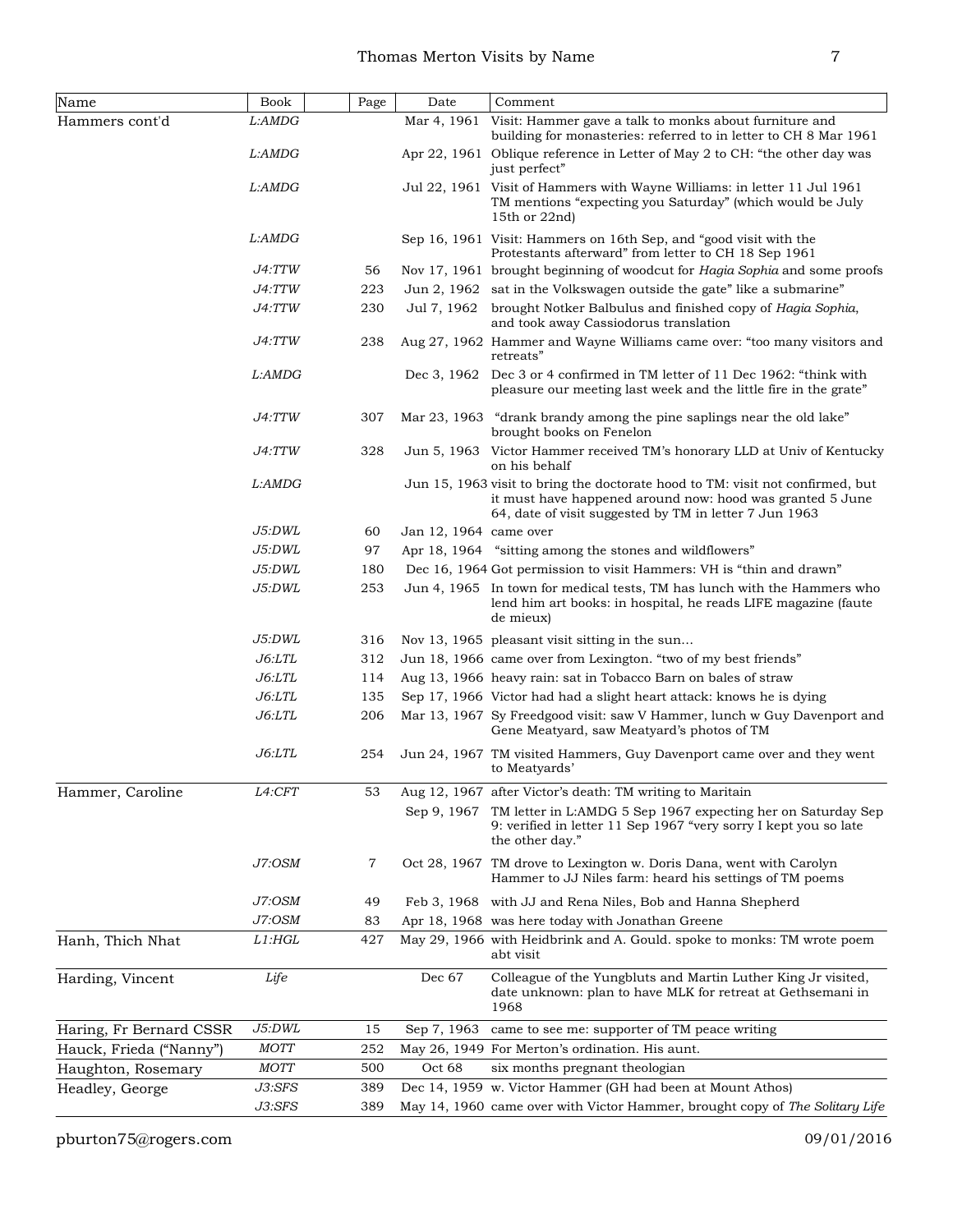| Name                                             | Book          | Page | Date         | Comment                                                                                                                                                                                                                         |
|--------------------------------------------------|---------------|------|--------------|---------------------------------------------------------------------------------------------------------------------------------------------------------------------------------------------------------------------------------|
| Heidbrink, John                                  | $L1:$ HGL     | 427  |              | May 29, 1966 with Thich Nhat Hanh and A. Gould                                                                                                                                                                                  |
| Herscher, Irenaeus OFM                           | J4:DWL        | 136  |              | Aug 13, 1964 with a group of Franciscans and Capucins: TM had not seen<br>him in 23 years                                                                                                                                       |
| Heschel, Abraham J.                              | J4:DWL        | 127  |              | Jul 13, 1964 visited Geth: TM and Fr Flavian met him at airport: sat up and<br>talked until 10:30                                                                                                                               |
| Hibakusha                                        | J5:DWL        | 104  |              | May 16, 1964 visited TM at the hermitage: long description                                                                                                                                                                      |
| Hindemith, Paul                                  | L3:SCH        | 62   | Apr 4, 1953  | H's wife wrote to TM about a "responsory": it led to TM's Tower<br>of Babel. TM tells of a visit in letter to Sortais. Date is from letter<br>in the possession of Pat O'Connell                                                |
| Hinson, Glenn                                    | J4:TTW        | 109  |              | Apr 17, 1961 with group from Southern Baptist Seminary                                                                                                                                                                          |
|                                                  | J4:TTW        | 129  |              | Jun 19, 1961 Three Baptists from Sem, with Fr John Loftus: they talked<br>about the Church: now good friends: Glenn Hinson, Dale<br>Moody, Les Garrett                                                                          |
|                                                  | J4:TTW        | 175  |              | Oct 30, 1961 brought his Church History students from Seminary, talked<br>about peace                                                                                                                                           |
|                                                  | J5:DWL        | 40   |              | Nov 29, 1963 ministers from L'ville, Baptist and Presbyterian Seminary, Fr<br>Jack Ford, Glenn Hinson, Dale Moody                                                                                                               |
| Holloway, Jim                                    | J5:DWL        | 292  |              | Sep 10, 1965 of the Committee of Southern Churchmen: with Will Campbell:<br>talking of race riots                                                                                                                               |
|                                                  | J6: LTL       | 185  |              | Jan 18, 1967 "visits lately: last week" Holloway with Will Campbell: talked of<br>Faulkner                                                                                                                                      |
|                                                  | <i>J6:LTL</i> | 233  |              | May 10, 1967 Jim Holloway drove Dan Berrigan over from Berea; Berrigan<br>flew back to NY May 10                                                                                                                                |
|                                                  | J6: LTL       | 240  |              | May 29, 1967 With Will Campbell. Will preaching "to the Klan"                                                                                                                                                                   |
|                                                  | L4:CFT        | 281  | Jul 67       | visited TM with Will Campbell & Walker Percy                                                                                                                                                                                    |
|                                                  | J7:OSM        | 151  | Aug 6, 1968  | Will Campbell and Jim Holloway. Supper at Hawk's: took along<br>Frère Yves from La Tourette (OP)                                                                                                                                |
| Horrigan, Msgr Alfred J.                         | J4:TTW        | 30   |              | Aug 13, 1960 plans for Bellarmine College "workshop"                                                                                                                                                                            |
|                                                  | J4:TTW        | 59   |              | Oct 17, 1960 Conference w. group from Bellarmine College, w. Msgr Horrigan<br>"to broaden horizons in every direction" week of Oct 17-20                                                                                        |
| Jean, Elbert                                     | <b>OYER</b>   | 17   | Nov 17, 1964 | F.O.R. Conference on Peace: Daniel Berrigan, Philip Berrigan,<br>Tom Cornell, Robert Cunnane, W.H. Ferry, Jim Forest, John<br>Peter Grady, Elbert Jean, A.J. Muste, John Oliver Nelson,<br>Charles Ring, Tony Walsh, J.H. Yoder |
| Jenkins, Elsie Hauck<br>Holahan                  | MOTT          | 252  |              | May 26, 1949 For Merton's ordination: Nanny Hauck's daughter                                                                                                                                                                    |
| Johnston, Fr William SJ                          | J5:DWL        | 279  |              | Aug 11, 1965 talking of Zen                                                                                                                                                                                                     |
| Jones, Penn                                      | <i>J6:LTL</i> | 148  |              | Oct 6, 1966 visits TM at hermitage: with Griffin, Jacques Maritain and<br>Babeth Manual, also Jack Ford and Dan Walsh                                                                                                           |
| Kacmarcik, Frank                                 | J4:TTW        | 58   | Oct 16, 1960 | with Bob Rambusch: K very busy; Rambusch gave good talk on<br>the theology of light                                                                                                                                             |
| Kazan, Fr Basil                                  | J4:TTW        | 147  | Aug 3, 1961  | orthodox priest in L'ville, came out with Fr J. Raza: had<br>everyone participating in Byzantine (St Chrysostom) liturgy<br>today                                                                                               |
| Keating, Dom Thomas<br>Aquinas, Abbot of Spencer | J5:DWL        | 156  | Oct 19, 1964 | stopped here on his way back East from a new foundation of<br>nuns he has just made in Iowa                                                                                                                                     |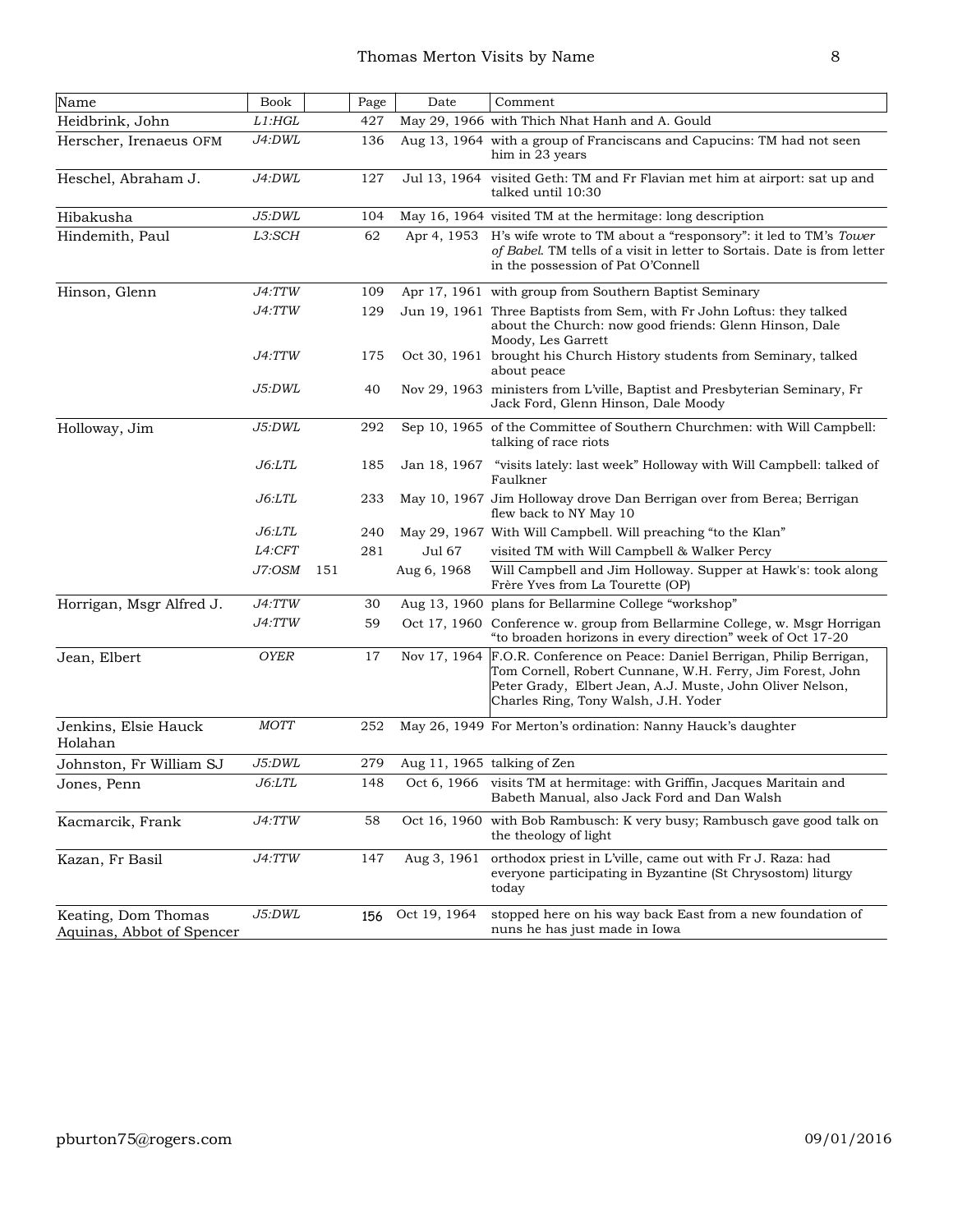| Name                                   | Book                    | Page       | Date        | Comment                                                                                                                                                        |
|----------------------------------------|-------------------------|------------|-------------|----------------------------------------------------------------------------------------------------------------------------------------------------------------|
| Kerekes, Dr                            | J3:SFS                  | 191        |             | Apr 11, 1958 was here visiting his son Bro. Fidelis                                                                                                            |
| King, Winston                          | J6: LTL                 | 213        | Apr 1, 1967 | from Vanderbilt: information on Zen people: was here Saturday<br>and Sunday                                                                                    |
|                                        | J7:OSM                  | 74         |             | Mar 25, 1968 "Good talk with Winston King" who is studying Buddhism,<br>lends TM some magazines                                                                |
| La Pira, Giorgio, Mayer of<br>Florence | L3:SCH                  | 251        | Nov 1, 1964 | "was here on a whirlwind visit": letter to Mary Luke Tobin                                                                                                     |
| Lackmann, Max                          | L5:WTF                  | 296        |             | Apr 24, 1964 "Lutheran ecumenist"; date of letter to Leslie Dewart                                                                                             |
| Laliberte, Norman                      | J3:SFS                  | 235        |             | Dec 11, 1958 (artist) was here the other day with a philosophy prof called<br>Perrilat, both from St Mary's Notre Dame: brought art books                      |
| Larraona, Monsignor                    | J3:SFS                  | 335        |             | Aug 23, 1952 TM translated & discussed separate scholasticate. also transit<br>to another order for TM                                                         |
| Laughlin, James                        | J2:ETS                  | 89         |             | Jun 12, 1947 Laughlin and wife: first visit "liked him very muchvery sincere<br>person"                                                                        |
|                                        | J2:ETS                  | 245        |             | Oct 31, 1948 brought proofs of Seeds of Contemplation, and all the news, to<br>background of visiting Byzantine Slavonic group singing Mass<br>and Benediction |
|                                        | <b>MOTT</b>             | 252        |             | May 26, 1949 For Merton's ordination                                                                                                                           |
|                                        | J3:SFS                  | 286        |             | Jun 7, 1959 TM and Laughlin had picnic lunch in the Hammers' back<br>garden, also saw Shakertown                                                               |
|                                        | J3:SFS                  | 368        |             | Jan 13, 1960 Gethsemani picnic with V & C Hammer                                                                                                               |
|                                        | J4:TTW                  | 156        |             | Aug 26, 1961 here on the way back from San Francisco, talked about state of<br>the world, in the hermitage                                                     |
|                                        | L2:JOY                  | 44         |             | Jan 17, 1962 was here and left yesterday: worked on the peace paperback:<br>would be Breakthrough to Peace                                                     |
|                                        | J5:DWL                  | 246        |             | May 3, 1965 TM went to see Victor Hammer, with J Laughlin, took pictures<br>of barns on the way                                                                |
|                                        | $J6:$ LTL               | 51         |             | May 5, 1966 with Nicanor Parra and M: Luau Room at the airport                                                                                                 |
|                                        | J7:OSM                  | 53         |             | Feb 10, 1968 came Thursday, work on copyrights etc and visited around in<br>Lville                                                                             |
| Law, Philip                            | J3:SFS                  | 17         |             | Sep 25, 1952 a psychiatrist friend of Merton                                                                                                                   |
| Lax, Robert                            | <b>LAMP</b>             | 121        |             | Dec 24, 1943 visits TM, takes poems to Mark Van Doren who gives them to<br>James Laughlin of New Directions to publish                                         |
|                                        | MOTT                    | 252        |             | May 26, 1949 For Merton's ordination                                                                                                                           |
|                                        | L2:JOY                  | 223        | May 56      | letter to Lentfoehr May 2 / 56 says "Bob Lax was down-first I<br>had seen him in 7 years"                                                                      |
|                                        | J3:SFS                  | 276        |             | Apr 25, 1959 Bob Lax was down here with Ad Reinhardt: "last weekend"                                                                                           |
|                                        | L2:JOY                  | 262        |             | Jun 8, 1968 first visit since 1959: they had picnic with O'Callaghans: see<br>also J7:OSM, 128-129                                                             |
| Leclercq, Jean [Dom] OSB               | J4:TTW                  | 123        |             | May 16, 1961 came last Wednesday afternoon, stayed 3 days and gave some<br>conferences                                                                         |
|                                        | L3:SCH                  | 146        |             | Sep 26, 1962 "has been here for a flying visit"                                                                                                                |
|                                        | J5:DWL                  | 302        |             | Oct 11, 1965 three day visit: probably the one mentioned in letter on 18 Sep                                                                                   |
|                                        | J6: LTL<br>J7:OSM       | 119<br>165 | Sep 7, 1968 | Aug 29, 1966 on his way to Cuernavaca, where there is trouble<br>Dinner with Fr Flavian, drove out in Ed Rice's car                                            |
|                                        | <b>MOTT</b>             | 327        | May 6, 1959 | trying to get TM to move to Cuernavaca                                                                                                                         |
| Lemercier, Gregorio OSB                | <b>MOTT</b>             | 330        |             | Jul 16, 1959 will present case of TM's transitus in Rome himself                                                                                               |
|                                        | <b>MOTT</b>             | 331        | Sep 7, 1959 | third visit. NOTE: Cuernavaca failed, Dom G left and got                                                                                                       |
|                                        |                         |            |             | married                                                                                                                                                        |
| Lentfoehr, Sr Therese SDS              | L2:JOY                  | 187        | Aug 2, 1951 | came unannounced, had to stay at Gate House                                                                                                                    |
| Levertov, Denise                       | <i>L2:JOY</i><br>J7:OSM | 260<br>22  | Nov 7, 1967 | Picnic which Tommie O'C catered<br>Dec 10, 1967 with Wendell Berry and Tanya and the Meatyards: spent                                                          |
|                                        | J5:DWL                  |            |             | afternoon at hermitage                                                                                                                                         |
| Lieberson, Mrs Goddard                 |                         |            |             | see Zorina, Vera                                                                                                                                               |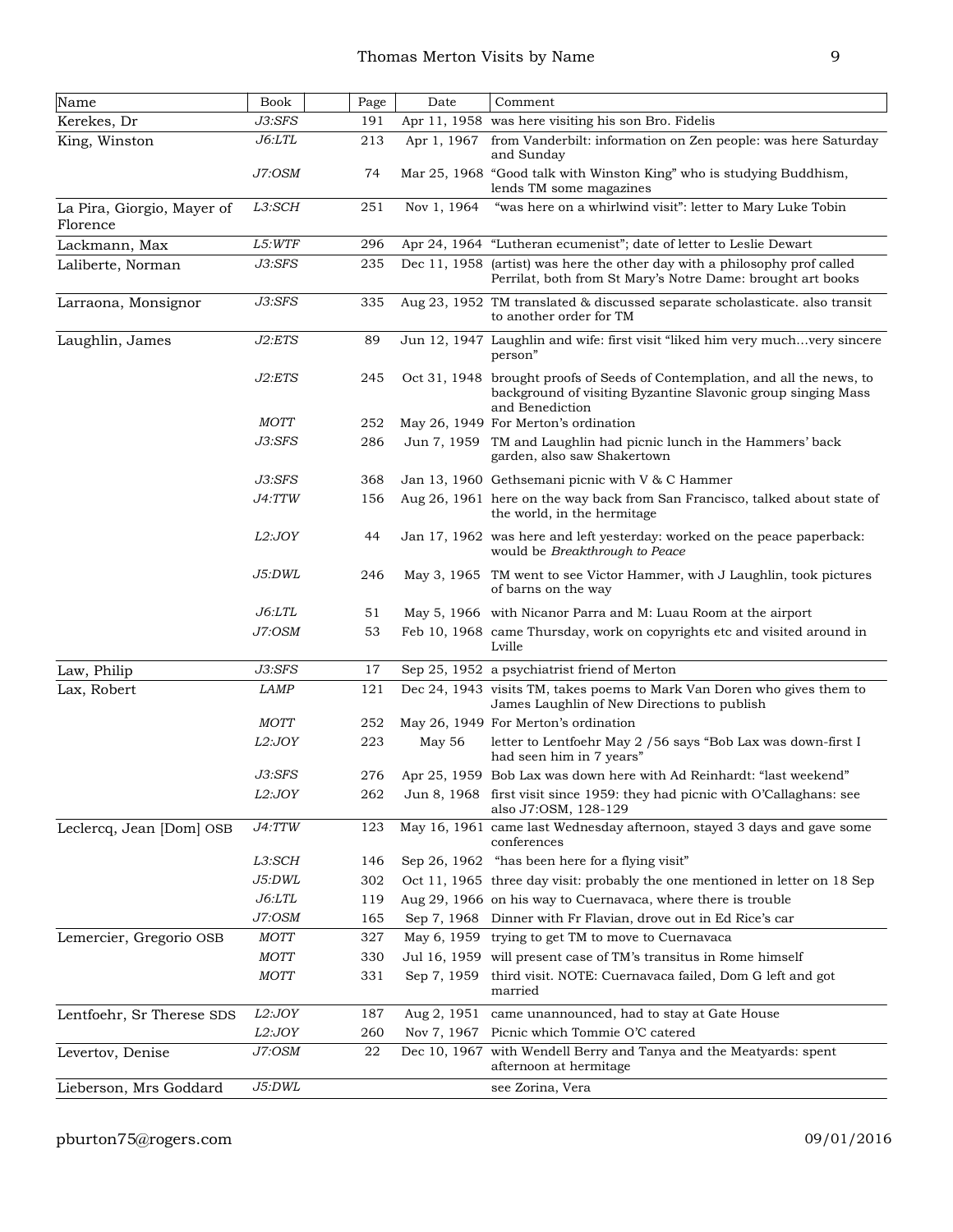| Name                              | Book          | Page   | Date        | Comment                                                                                                                                                                                                     |
|-----------------------------------|---------------|--------|-------------|-------------------------------------------------------------------------------------------------------------------------------------------------------------------------------------------------------------|
| Little Sisters of the Poor        | J4:TTW        | 31ff   |             | Aug 16, 1960 TM visited them, finds work with the poor and elderly<br>"unforgettable". admires Superior (Mr Sylvia Maria, identified in<br>L3:SCH, 135)                                                     |
| Lochman, Jan Milic                | J5:DWL        | 86     | Mar 6, 1964 | Czech Protestant theologian, meeting arr. by John Heidbrink:<br>"was a great grace" good conversation, "up late last night"                                                                                 |
| Loftus, Fr John                   | J4:TTW        | 18     | Jul 4, 1960 | TM in hospital: went with Loftus and his friend "the other night"<br>to hear some jazz                                                                                                                      |
|                                   | J4:TTW        | 129    |             | Jun 19, 1961 Three Baptists from Sem, with Fr John Loftus: they talked<br>about the Church: now good friends: Glenn Hinson, Dale<br>Moody, Les Garrett                                                      |
|                                   | J5:DWL        | 308    |             | Oct 22, 1965 with Jim Douglass and Hildegard Goss-Mayr                                                                                                                                                      |
|                                   | <b>MOTT</b>   | 481    |             | Apr 20, 1967 John Loftus, Ron Seitz, Naomi Burton Stone, catered by<br>Tommie O'Callaghan: TM took many photographs                                                                                         |
| Loomis, Earl                      | J4:TTW        | 38     |             | Aug 31, 1960 from Union Theological Seminary                                                                                                                                                                |
| Loretto                           | J4:TTW        | 54     | Oct 2, 1960 | TM visited Loretto with Dan Walsh, met ML Tobin: first<br>impression: "wonderful person"                                                                                                                    |
|                                   | J4:TTW        | 168    | Oct 4, 1961 | TM visits "Yesterday" (=Oct 4): they gave him a musical program<br>on history of L., he talked to novices                                                                                                   |
|                                   | <b>HSM</b>    | 10     |             | Jan 10, 1962 TM gave talk to second-year novices                                                                                                                                                            |
|                                   | <b>HSM</b>    | 24     |             | May 15, 1963 TM gave talk to novices and postulants                                                                                                                                                         |
|                                   | J5:DWL        |        |             | May 22, 1964 "day at Loretto, busy, much talking"                                                                                                                                                           |
|                                   | J6: LTL       | 95     |             | Jul 14, 1966 Jim Wygal came out to get some books: spent pm at Loretto<br>talking to some sisters, ML Tobin not there: Dom James later<br>told him off for "giving conferences"                             |
|                                   | J7:OSM        | 123    |             | May 28, 1968 TM went to Loretto for conversation with Superiors and Bishop<br>Breitenbeck: TM names Superiors but does not directly mention<br>the second Retreat for Sister Superiors he did at Gethsemani |
|                                   | J7:OSM        | 145    |             | Jul 23, 1968 Sr Luke and 4 others came over and had mass, outdoors                                                                                                                                          |
| Louis, Dom (Abbot of<br>Melleray) | L3:SCH        | 63     |             | Aug 13, 1953 regular visitation to Geth, Merton assisted, mentioned in letter<br>to Sortais                                                                                                                 |
| MacGregor, Bob                    | J4:TTW        | 56     | Oct 9, 1960 | with Hammers: they ate sandwiches behind the tobacco barn                                                                                                                                                   |
| Mailleux, Fr                      | J4:TTW        | 16     |             | Jun 22, 1960 Jesuit retreat: Fr Mailleux, Fr John Ford, Fr John Courtney<br>Murray, with Fr Macpherson of L'ville, Fr Aelred (Richardson)<br>whom TM took for a walk, barefoot at the lake                  |
| Manning, William                  | J7:OSM        | 129    |             | Jun 13, 1968 visitor who surprised TM in his underwear and was told to go<br>away: See Seasonal 28.4, 15 for full story                                                                                     |
| Manual, Elizabeth                 | J6: LTL       | 148    | Oct 6, 1966 | visits TM at hermitage: with Griffin, Penn Jones and Jacques<br>Maritain, also Jack Ford and Dan Walsh                                                                                                      |
| Maritain, Jacques                 | J6: LTL       | 148    |             | Oct 6, 1966 visits TM at hermitage: with Griffin, Penn Jones and Babeth<br>Manual, also Fr Stanley J. Murphy, Jack Ford and Dan Walsh                                                                       |
| Martin, Dom Denis                 | L3:SCH        | 179    |             | Jul 23, 1963 of Toumliline "met and spoke to me here," TM tells Dom Jean<br>Leclercq in a letter of this date                                                                                               |
| Mason, Herbert                    | <i>L5:WTF</i> | 269    | Aug 2, 1960 | visited TM August 2-7: TM asked him to write letters to 3<br>people, testifying that he was "sane"                                                                                                          |
| McCallister, Ralph                | L5:WTF        | 302    | Nov 6, 1961 | with Edward Deming Andrews & wife                                                                                                                                                                           |
| McCauliff, George                 | $MOTT$        | 252    |             | May 26, 1949 For Merton's ordination                                                                                                                                                                        |
| McCorkell, Dom Edward             | <b>MOTT</b>   | 517 ff |             | Mar 19, 1968 discussed silence, hermitage and censorship (McC was abbot of<br>Holy Cross, Berryville GA)                                                                                                    |
| McDole, Fr. Robert                | J4:TTW        | 236    | Aug 9, 1962 | "active in the sit-ins"                                                                                                                                                                                     |
|                                   | <i>J5:DWL</i> | 252    |             | May 30, 1965 spent a couple of hours with him                                                                                                                                                               |
|                                   | J5:DWL        | 253    |             | May 31, 1965 Daniel Berrigan, Jim Douglass, Bob McDole: discussed<br>Schema XIII                                                                                                                            |
| McDonnell, Tom                    | J4:TTW        | 121    |             | May 27, 1961 to work on TM Reader. Date of jrnl entry only                                                                                                                                                  |
|                                   | J4:TTW        | 174    |             | Oct 27, 1961 to work on TM Reader. Date of letter only: "was here this week"                                                                                                                                |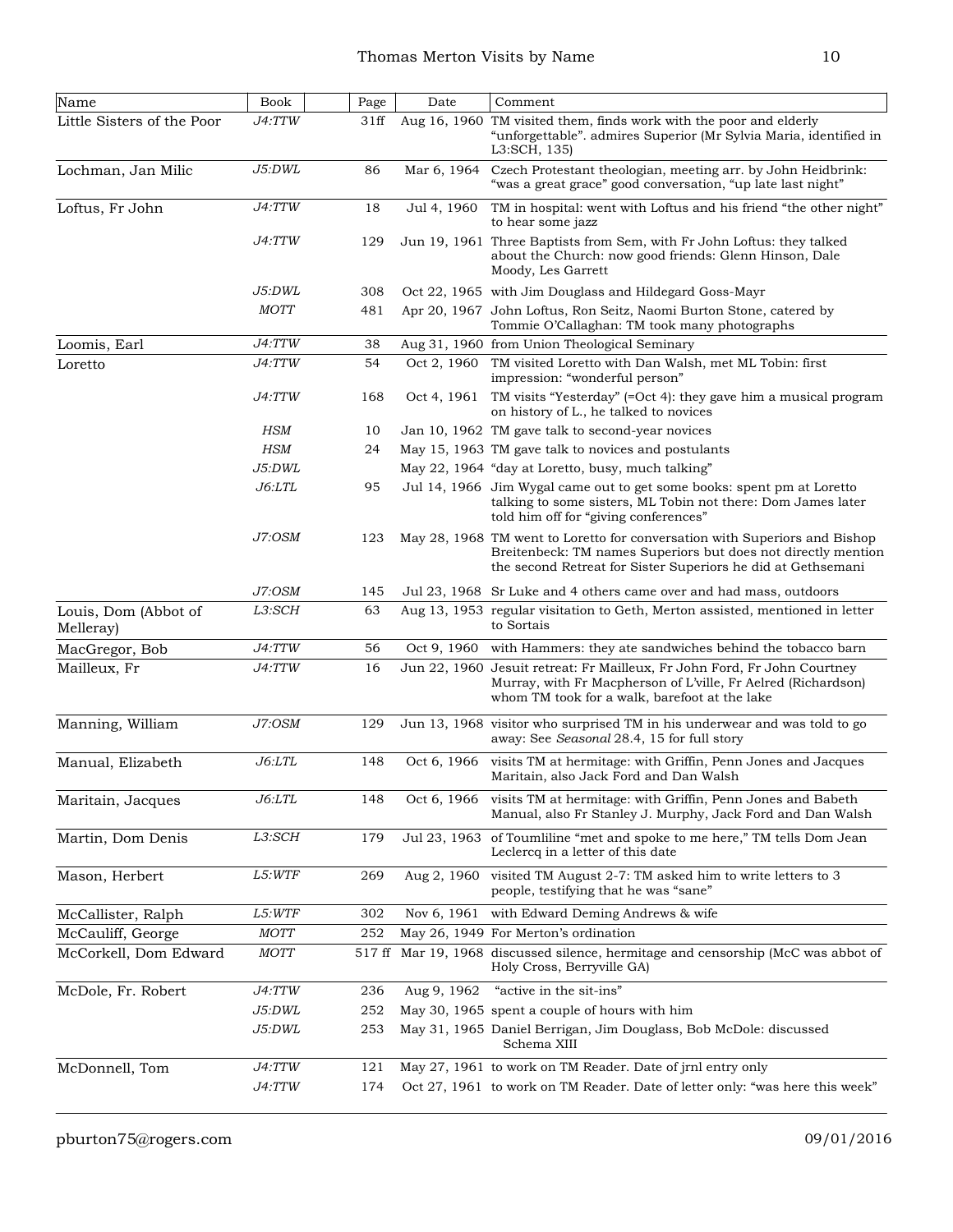| Name                                 | <b>Book</b>  | Page           | Date          | Comment                                                                                                                                                                                                                                      |
|--------------------------------------|--------------|----------------|---------------|----------------------------------------------------------------------------------------------------------------------------------------------------------------------------------------------------------------------------------------------|
| McDonnel, Kilian                     | J4:TTW       | 85             |               | Dec 30, 1960 talked to novices about ecumenical movement                                                                                                                                                                                     |
| McIntyre, Cardinal                   | J7:OSM       | 73             |               | Mar 28, 1968 off to Rome again: visited with Mary Luke Tobin                                                                                                                                                                                 |
| McPherson, Fr                        | J4:TTW       | 16             |               | Jun 22, 1960 Fr Mailleux, Fr John Ford, Fr John Courtney Murray, with Fr<br>Macpherson of Louisville, Fr Aelred (Richardson) whom TM took<br>for a walk, barefoot at the lake                                                                |
| Meatyard, Eugene                     | J6: LTL      | 186            |               | Jan 17, 1967 TM's first meeting with Eugene Meatyard, also Guy Davenport<br>and Jonathan Williams                                                                                                                                            |
|                                      | $J6:$ LTL    | 206            |               | Mar 13, 1967 Sy Freedgood visit: saw V Hammer, lunch w Guy Davenport and<br>Gene Meatyard, saw Meatyard's photos of TM                                                                                                                       |
|                                      | $J6:$ LTL    | 238            |               | May 22, 1967 "today Tommie O'C and Gene Meatyard are supposed to be<br>coming"                                                                                                                                                               |
|                                      | J6:LTL       | 254            |               | Jun 24, 1967 TM visited Hammers, Guy Davenport came over and they went<br>to Meatyards'                                                                                                                                                      |
|                                      | <b>LOUIE</b> | 67             |               | Sep 1, 1967 Labor Day visit arranged in Father Louie                                                                                                                                                                                         |
|                                      | J7:OSM       | 3              |               | Oct 23, 1967 with Jonathan Williams, Guy Davenport, Bonnie                                                                                                                                                                                   |
|                                      | J7:OSM       | 22             |               | Dec 10, 1967 with Denise Levertov and Tanya and Wendell Berry: spent<br>afternoon at hermitage                                                                                                                                               |
|                                      | J7:OSM       | 162            | Sep 1, 1968   | Meatyard with Madeline and Chris and Melissa                                                                                                                                                                                                 |
| Merton, Agnes Gertrude<br>Stonehewer | <b>MOTT</b>  | 381            | Nov 3, 1961   | Merton's "Aunt Kit"                                                                                                                                                                                                                          |
| Merton, John Paul                    | <b>MOTT</b>  | 220            | <b>Jul 42</b> | visited, was baptized and confirmed at Geth                                                                                                                                                                                                  |
| Miller, W.                           | Tapes        |                | Jan 27, 1963  | with Paul Peachy: talk on nonviolence, Bettelheim, nonviolent<br>behavior in concentration camps.                                                                                                                                            |
| Milosz, Czeslaw                      | J4:DWL       | 142            | Sep 9, 1964   | visits TM at Geth                                                                                                                                                                                                                            |
| Moody, Dale                          | J4:TTW       | 129            |               | Jun 19, 1961 Three Baptists from Sem, with Fr John Loftus: they talked<br>about the Church: now good friends: Glenn Hinson, Dale<br>Moody, Les Garrett                                                                                       |
|                                      | J5:DWL       | 40             |               | Nov 29, 1963 ministers from L'ville, Baptist and Presbyterian Seminary, Fr<br>Jack Ford, Glenn Hinson, Dale Moody                                                                                                                            |
| Moore, Msgr                          | J5:DWL       | 164            | Nov 7, 1964   | with Jack Ford - Moore had instructed & baptized Merton 28<br>years before                                                                                                                                                                   |
| Mulloy, Joseph                       | J7:OSM       | 56             |               | Feb 20, 1968 Draft resister Joseph Mulloy: TM gives him a letter of support                                                                                                                                                                  |
| Murphy, Fr J. Stanley                | J6: LTL      | 148            | Oct 6, 1966   | picnic at Hermitage, Jacques Maritain, John Howard Griffin,<br>Elizabeth Manual, Penn Jones, Fr J. Stanley Murphy, Dan<br>Walsh, Jack Ford                                                                                                   |
| Murray, Fr John Courtney             | J4:TTW       | 16             |               | Jun 22, 1960 Jesuit retreat: Fr Mailleux, Fr John Ford, Fr John Courtney<br>Murray, with Fr Macpherson of Louisville, Fr Aelred<br>(Richardson) whom TM took for a walk, barefoot at the lake                                                |
| Muste, A. J.                         | <b>OYER</b>  | 9              |               | Nov 17, 1964 F.O.R. Conference on Peace: Daniel Berrigan, Philip Berrigan,<br>Tom Cornell, Robert Cunnane, W.H. Ferry, Jim Forest, John<br>Peter Grady, Elbert Jean, A.J. Muste, John Oliver Nelson,<br>Charles Ring, Tony Walsh, J.H. Yoder |
| Nelson, John Oliver                  | <b>OYER</b>  | 9              | Nov 17, 1964  | F.O.R. Conference on Peace: Daniel Berrigan, Philip Berrigan,<br>Tom Cornell, Robert Cunnane, W.H. Ferry, Jim Forest, John<br>Peter Grady, Elbert Jean, A.J. Muste, John Oliver Nelson,<br> Charles Ring, Tony Walsh, J.H. Yoder             |
| Neunheuser, Dom<br>Burkhard          | J5:DWL       | $\overline{7}$ |               | Aug 9, 1963 with Dom Adrien Nocent                                                                                                                                                                                                           |
| Nhat Hahn, Thich                     | <b>MOTT</b>  | 454            |               | May 28, 1966 with Heidbrink and A. Gould: note 588 p. 635                                                                                                                                                                                    |
| Niles, John Jacob                    | $J7$ : $OSM$ | $\overline{7}$ |               | Oct 28, 1967 TM drove to Lexington w. Doris Dana, went with Carolyn<br>Hammer to JJ Niles farm: heard his settings of TM poems                                                                                                               |
|                                      | J7:OSM       | 49             | Feb 3, 1968   | Carolyn Hammer, JJ Niles and Rena, with Bob Shepherd and<br>Hanna: picnic                                                                                                                                                                    |
|                                      | J7:OSM       | 128            |               | Jun 13, 1968 TM visited him re: settings of songs. TM saw Bob and Hanna<br>Shepherd's place on return from visit to JJ Niles in Lexington                                                                                                    |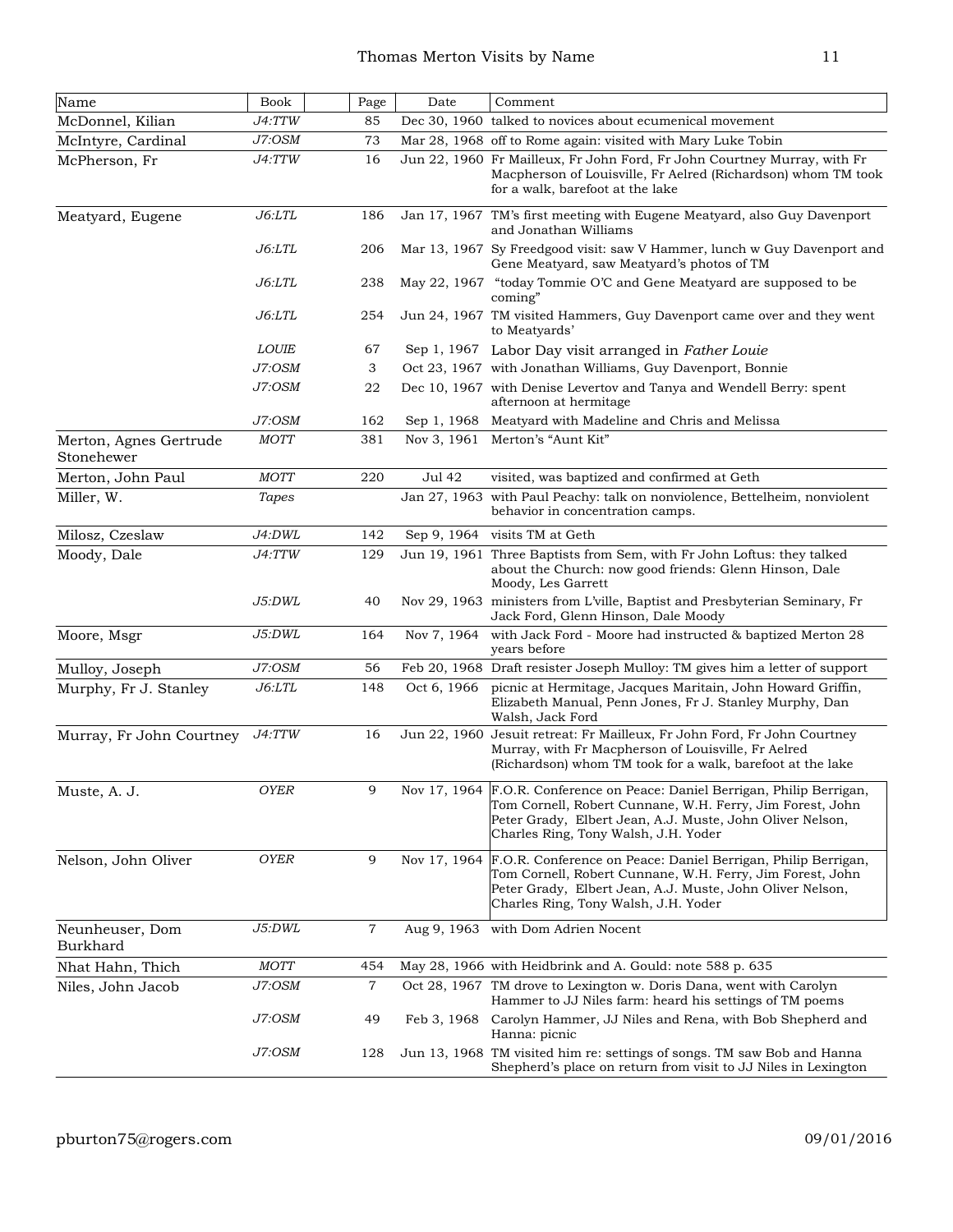| Name                 | Book        | Page | Date         | Comment                                                                                                                                                                                                                                           |
|----------------------|-------------|------|--------------|---------------------------------------------------------------------------------------------------------------------------------------------------------------------------------------------------------------------------------------------------|
| Nocent, Dom Adrien   | J2:ETS      | 327  | Jun 4, 1949  | Visitation of Superior: date verified on web: did not approve of<br>idea of Carthusians for TM                                                                                                                                                    |
|                      | J5:DWL      | 7    |              | Aug 9, 1963 with Dom Burkhard Neunheuser: Nocent (from Maredsous)<br>talked to novices on liturgy on Aug 9-10 [on Tapes list]                                                                                                                     |
|                      | J2:ETS      | 58   | Apr 1, 1947  | visiting Abbot General Dom Dominique Nogues tells TM to go<br>on writing                                                                                                                                                                          |
| Noonan, Edward       | J5:DWL      | 248  |              | May 15, 1965 with Fr Xavier Carroll, to discuss plans for new Poor Clare<br>monastery in Chicago                                                                                                                                                  |
| Nouwen, Henri        | J6:LTL      | 232  |              | May 7, 1967 had a good talk in the evening by the lake: with "Raymond's"<br>friend Alexis"                                                                                                                                                        |
| O'Callaghan, Tommie  | <b>MOTT</b> | 481  |              | Apr 20, 1967 John Loftus, Ron Seitz, Naomi Burton Stone, catered by<br>Tommie O'Callaghan: TM took many photographs                                                                                                                               |
|                      | J6:LTL      | 238  |              | May 22, 1967 "today Tommie O'C and Gene Meatyard are supposed to be<br>coming"                                                                                                                                                                    |
|                      | J6:LTL      | 246  | Jun 6, 1967  | O'Callaghans with their children with Gladys Ford and her<br>children and two of Marie Charron's children came out for a<br>picnic                                                                                                                |
|                      | L2:JOY      | 260  | Nov 7, 1967  | Picnic for Therese Lentfoehr which Tommie O'C catered                                                                                                                                                                                             |
|                      | J7:OSM      | 10   |              | Nov 12, 1967 TM and Naomi Burton Stone wind up the Legacy Trust<br>business: on the 14th they went to Tommie O'Callaghan's<br>where they signed it                                                                                                |
|                      | J7:OSM      | 56   |              | Feb 19, 1968 came out unexpectedly with some relatives: later they went to<br>Washington St in L'ville and listened to jazz, which TM loved                                                                                                       |
|                      | L2:JOY      | 270  | Jun 8, 1968  | entertaining Robert Lax: had picnic (requested by Tommie's<br>daughter) with O'Callaghans, Jonathan Greene also attended:<br>see also J7:OSM, 128-129                                                                                             |
|                      | J7:OSM      | 27   |              | Dec 29, 1967 Louisville meeting at office of John Ford [TM's lawyer], about<br>policy for Merton collections. TM worked at Bellarmine in p.m.<br>with Pat Oliver, Martha Schumann (staffers), later Marie<br>Charron (typist), Tommie O'Callaghan |
| Oliver, Pat          | J6: LTL     | 295  |              | Sep 29, 1967 Pat Oliver and Martha Schumann came out re: Merton Trust.<br>Went over some papers, sitting in the car                                                                                                                               |
|                      | J7:OSM      | 27   |              | Dec 29, 1967 Louisville meeting at office of John Ford [TM's lawyer], about<br>policy for Merton collections. TM worked at Bellarmine in p.m.<br>with Pat Oliver, Martha Schumann (staffers), later Marie<br>Charron (typist), Tommie O'Callaghan |
| Pachomius, Fr.       | J4:TTW      | 334  | Jul 5, 1963  | Cellarer of primitive Cistercian community at Erlach (Austria)                                                                                                                                                                                    |
| Pallis, Marco        | $L1:$ HGL   | 467  | Oct 24, 1964 | TM arrangement: visit but no concert (women in the group)                                                                                                                                                                                         |
| Parra, Nicanor       | <i>MOTT</i> | 440  | May 5, 1966  | with Laughlin, TM and M: Luau Room at airport                                                                                                                                                                                                     |
| Peachey, Paul        | Tapes       |      |              | Jan 27, 1963 of the Church Peace movement, with W. Miller: talk on Non-<br>violence, Bettelheim, nonviolent behavior in concentration<br>camps.                                                                                                   |
| Peloquin, Alexander  | $L1:$ HGL   | 595  |              | Jun 26, 1965 was here briefly "last Saturday" re: music for Freedom Songs                                                                                                                                                                         |
| [Pennuen], Dom Louis | J2:ETS      | 457  | May 51       | no going out in woods for TM: "too Carthusian" later (Jun 13)<br>Abbot and Dom Louis permit use of woods near enclosure for<br>Scholastics' meditation                                                                                            |
| Percy, Walker        | L4:CFT      | 281  | Jul 67       | visited TM with Will Campbell & James Holloway                                                                                                                                                                                                    |
| Philip, Dom          | J5:DWL      | 248  | May 65       | Benedictine Prior of Vally-ermo in California                                                                                                                                                                                                     |
| Philippe, Paul       | L5:WTF      | 221  | no date      | editor comment: 'Merton had met him when he visited<br>Gethsemani'                                                                                                                                                                                |
| Phillips, Bernard    | J6: LTL     | 152  |              | Oct 29, 1966 "momentous visit of Sidi Abdesalam", with Bernard Phillips<br>from Temple Univ, disciple Sidi Hadij and wife                                                                                                                         |
| Philomena, Mother    | J7:OSM      | 71   |              | Mar 25, 1968 of the Chicago Poor Clares, and six of the nuns                                                                                                                                                                                      |
| Rambusch, Bob        | J4:TTW      | 58   | 16 0ct 60    | with E. Kacmarcik: gave "good talk" on the theology of light                                                                                                                                                                                      |
| Rayburn, Sterling    | J4:TTW      | 137  | Jul 4, 1961  | with Carl Cunliffe, from Univ of Sewanee                                                                                                                                                                                                          |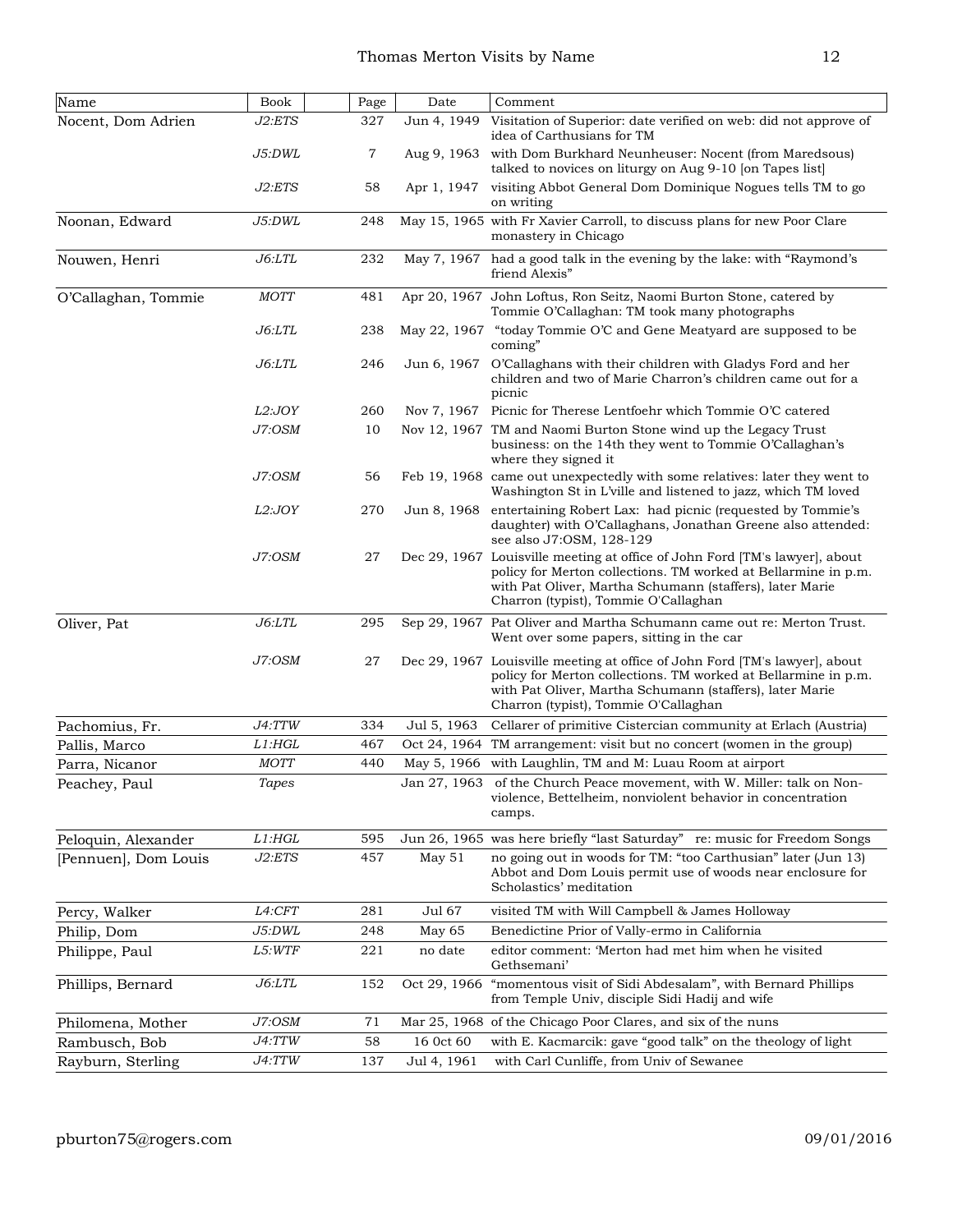| Name                               | Book          | Page | Date         | Comment                                                                                                                                                                                                                                           |
|------------------------------------|---------------|------|--------------|---------------------------------------------------------------------------------------------------------------------------------------------------------------------------------------------------------------------------------------------------|
| Raza, Fr J.                        | <i>J4:TTW</i> | 147  | Aug 3, 1961  | Lebanese uniate priest in L'ville, came out with Fr Basil Kazan:<br>had everyone participating in Byzantine (St Chrysostom) liturgy<br>today                                                                                                      |
| Reinhardt, Ad                      | J3:SFS        | 276  |              | Apr 25, 1959 Bob Lax was down here with Ad Reinhardt: "last weekend"                                                                                                                                                                              |
| Rice, Ed                           | <b>MOTT</b>   | 252  |              | May 26, 1949 For Merton's ordination                                                                                                                                                                                                              |
|                                    | <i>J4:TTW</i> | 92   |              | Feb 3, 1961 with Eloise Spaeth: working on Art and Worship                                                                                                                                                                                        |
|                                    | <i>J6:LTL</i> | 5    |              | Jan 7, 1966 brings news of Bob Gerdy's death: drove out in afternoon, Rice<br>took pictures, left next night                                                                                                                                      |
|                                    | J7:OSM        | 165  | Sep 6, 1968  | Last visit: battered blue Volkswagen                                                                                                                                                                                                              |
| Richardson, Fr Aelred              | J4:TTW        | 16   |              | Jun 22, 1960 Jesuit retreat: Fr Mailleux, Fr John Ford, Fr John Courtney<br>Murray, with Fr Macpherson of Louisville, Fr Aelred<br>(Richardson) whom TM took for a walk, barefoot at the lake                                                     |
| Ring, Charles                      | <b>OYER</b>   | 15   |              | Nov 17, 1964 F.O.R. Conference on Peace: Daniel Berrigan, Philip Berrigan,<br>Tom Cornell, Robert Cunnane, W.H. Ferry, Jim Forest, John<br>Peter Grady, Elbert Jean, A.J. Muste, John Oliver Nelson,<br>Charles Ring, Tony Walsh, J.H. Yoder      |
| Roberts, Archbp Thomas             | J5:DWL        | 105  |              | May 21, 1964 visited Gethsemani: TM mentions him favourably                                                                                                                                                                                       |
| Robin, Roger                       | J4:TTW        | 221  |              | May 26, 1962 "Frenchman, professor of Political Science in Paris knows<br>Dom Denis Martin at Toumliline"                                                                                                                                         |
| Ryland, Fr Ray                     | J4:TTW        | 144  |              | Jul 24, 1961 Anglican minister from Oklahoma city                                                                                                                                                                                                 |
| Sabbath, Linda Parsons             | $L1:$ HGL     | 530  |              | Jun 9, 1966 visited June 29-30. WHS note                                                                                                                                                                                                          |
| Sandperl, Ira                      | <i>L5:WTF</i> | 115  |              | Dec 8, 1966 husband of Joan Baez: date given in L5:WTF                                                                                                                                                                                            |
| Schachter, Zalman                  | J4:TTW        | 144  |              | Jul 24, 1961 with Rabbi Silverman. Friend of Heschel, talked about Rabbi<br>Nachman, Monday and Tuesday 24-25 July                                                                                                                                |
|                                    | Tapes         |      | Aug $62$     | Zalman Schachter and Rabbi L. Silberman                                                                                                                                                                                                           |
|                                    | J4:TTW        | 238  |              | Aug 21, 1962 Mott quotes from Journal: with Rabbi Silberman                                                                                                                                                                                       |
|                                    | Tapes         |      |              | May 23, 1965 Zalman M. Schachter: talk to novices                                                                                                                                                                                                 |
| Schumann, Martha                   | $J6:$ LTL     | 295  |              | Sep 29, 1967 Pat Oliver and Martha Schumann came out re: Merton Trust.<br>Went over some papers, sitting in the car                                                                                                                               |
|                                    | J7:OSM        | 27   |              | Dec 29, 1967 Louisville meeting at office of John Ford [TM's lawyer], about<br>policy for Merton collections. TM worked at Bellarmine in p.m.<br>with Pat Oliver, Martha Schumann (staffers), later Marie<br>Charron (typist), Tommie O'Callaghan |
| Seitz, Ron                         | <b>MOTT</b>   | 481  |              | Apr 20, 1967 John Loftus, Ron Seitz, Naomi Burton Stone, catered by<br>Tommie O'Callaghan: TM took many photographs                                                                                                                               |
| Shaw, Clifford                     | J3:SFS        | 238  | Dec 13, 1958 | Musician. They had lunch at Brown Hotel, Louisville                                                                                                                                                                                               |
| Sheen, Fulton J.                   | $J6:$ LTL     | 9    |              | Jan 18, 1966 preached retreat at Gethsemani: TM "saw him after dinner" and<br>invited him to hermitage, gave him Cardenal's address: money<br>for missions                                                                                        |
| Shepherd, Bob and Hanna            | J7:OSM        | 49   | Feb 3, 1968  | with JJ and Rena Niles, Bob and Hanna Shepherd                                                                                                                                                                                                    |
|                                    | J7:OSM        | 128  |              | Jun 13, 1968 TM saw their place on return from visit to JJ Niles in Lexington                                                                                                                                                                     |
|                                    | J7:OSM        | 162  |              | Aug 31, 1968 "be sure to come back"                                                                                                                                                                                                               |
| Shipps, Dr Howard                  | J4:TTW        | 15   |              | Jun 24, 1960 Three professors from Asbury (Methodist) seminary, on retreat:<br>Dr Stanger, Dr Shipps & Fr Hallman                                                                                                                                 |
| Shivaprem, Swami                   | J4:TTW        | 334  | Jul 2, 1963  | Yogi from Rishikesh: (Tapes list "Hindu Swami"): talks on Yoga<br>July 2-3-4                                                                                                                                                                      |
| Sidi Hadij and wife                | <i>J6:LTL</i> | 152  |              | Oct 29, 1966 "momentous visit of Sidi Abdesalam", with Bernard Phillips<br>from Temple Univ, disciple Sidi Hadij and wife                                                                                                                         |
| Sih, Paul                          | L1: HGL       | 551  | Mar 8, 1962  | date in note by WHS: they got going on Confucius: taught TM<br>how to use Chinese dictionary                                                                                                                                                      |
| Silberman, Lou H.                  | Tapes         |      | Aug $62$     | Talk on Dead Sea Scrolls                                                                                                                                                                                                                          |
|                                    | Tapes         |      |              | Mar 18, 1963 talks about The Psalms, Mar 18, Qumran community Mar 19                                                                                                                                                                              |
| Sisters of St Helena<br>(Anglican) | J5:DWL        | 40   |              | Nov 30, 1963 visit to TM by sisters from Versailles, Kentucky, [of which<br>PBurton has a personal account                                                                                                                                        |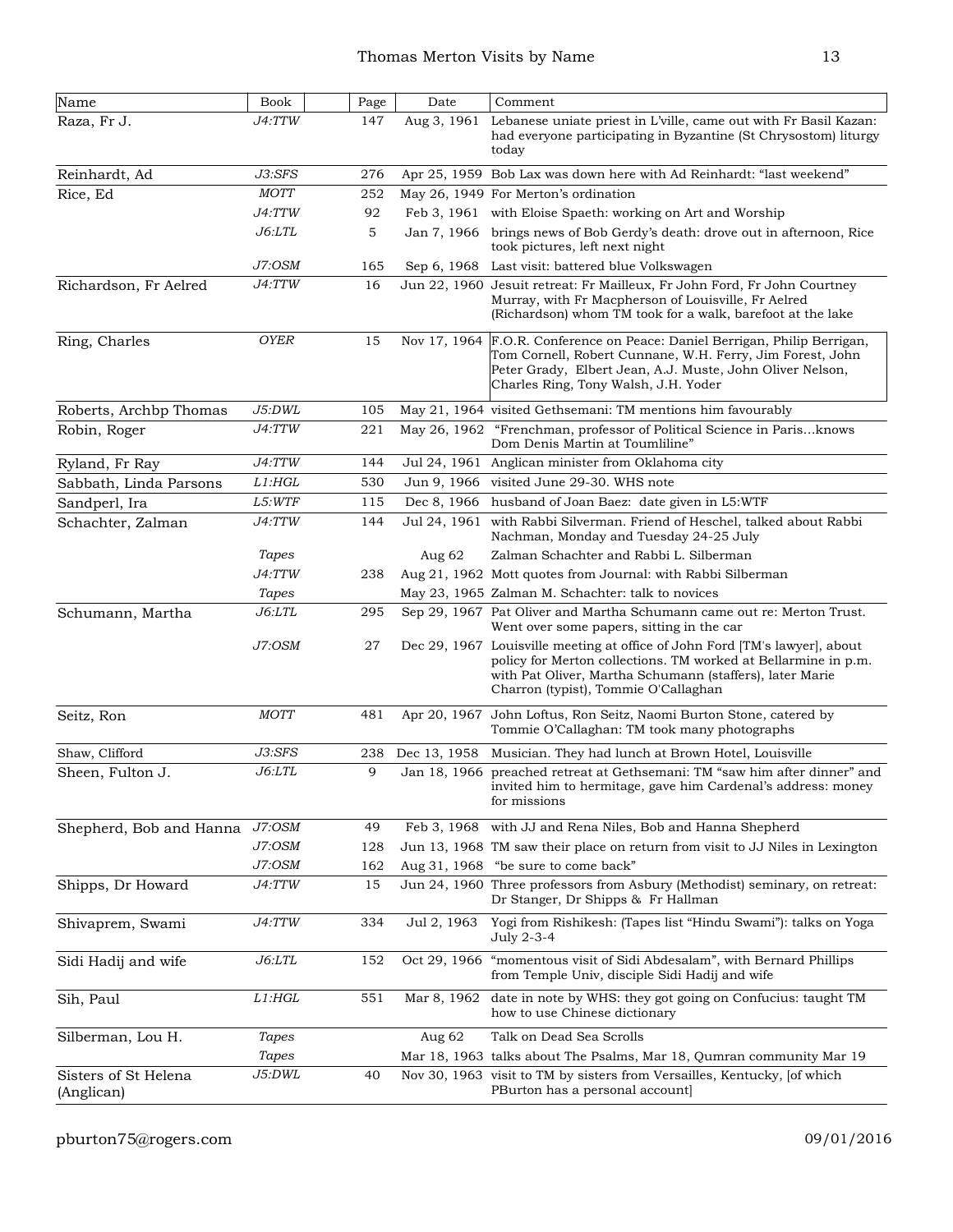| Name                       | Book        | $\operatorname{Page}$ | Date         | Comment                                                                                                                                                                |
|----------------------------|-------------|-----------------------|--------------|------------------------------------------------------------------------------------------------------------------------------------------------------------------------|
| Slate, John                | L2:JOY      | 300                   | Apr 5, 1967  | visited Apr 5-6 about Merton Legacy Trust: drove to Bellarmine,<br>then airport with Pat Welsh (librarian of Merton Room) and had<br>supper at Luau Room               |
| Smith, Carlton             | J6: LTL     | 215                   | Apr 4, 1967  | talking about Cardinal Koenig, poss. of TM seeing him: L1:HGL<br>(556) says that there were two visits                                                                 |
| Smolik, Josef              | J4:TTW      | 296                   | Feb 22, 1963 | (Comenius Seminary in Prague) talked about conditions in<br>Europe and students' opinions                                                                              |
| Sortais, Dom Gabriel       | <b>MOTT</b> | 244                   | Apr 48       | late August: Sortais visited Gethsemani to oversee new abbatial<br>election: TM was translator                                                                         |
|                            | J2:ETS      | 457                   | May $52$     | regular visitation: asks for reconstruction of infirmary: more<br>noise will ensue                                                                                     |
|                            | J3:TTW      | 96                    |              | Feb 22, 1961 visited, and TM took him to see hermitage, Dom S said TM to<br>visit there only in daytime                                                                |
| Spaeth, Eloise             | J4:TTW      | 56                    | Oct 9, 1960  | entry date only: "was here"                                                                                                                                            |
|                            | J4:TTW      | 92                    | Feb 3, 1961  | with Ed Rice: working on Art and Worship                                                                                                                               |
| <b>Spalding College</b>    | J5:DWL      | 157                   | Oct 22, 1964 | TM takes 26 abstract drawings to Spaulding for exhibit in<br>November                                                                                                  |
| Spanish families           | J4:TTW      | 313                   | Apr 13, 1963 | Emilio Garrigues, brother of Spanish ambassador to<br>Washington, Villalba, spanish consul at Boston, with their<br>wives and daughters: talked for an hour and a half |
| Speaight, Robert           | J2:ETS      | 299                   | Apr 4, 1949  | from publisher Hollis & Carter, read Murder in the Cathedral to<br>monks in chapter                                                                                    |
| Spender, Natasha           | J3:SFS      | 325                   | Sep 5, 1959  | with Margot Dennis: driving across continent: talked all<br>afternoon, wound up swimming in Dom Frederic's lake                                                        |
| Stanger, Dr                | J4:TTW      | 15                    |              | Jun 24, 1960 Three professors from Asbury (Methodist) seminary, on retreat:<br>Dr Stanger, Dr Shipps & Fr Hallman                                                      |
| Steere, Douglas            | J4:TTW      | 199                   | Feb 5, 1962  | with his wife: he was a Quaker who later wrote Foreword to<br>Contemplative Prayer                                                                                     |
| Steinberg, Jerry           | J4:TTW      | 69                    |              | Nov 25, 1960 "two boys from Jewish Seminary in Cincinnati": Steinberg was<br>sent by Zalman Schachter (SCH, 533)                                                       |
| Stern, Karl                | J3:SFS      | 183                   |              | Mar 23, 1958 "was here the other day": spoke to novices                                                                                                                |
| Stone, Naomi Burton        | J2:ETS      | 378                   | Dec 4, 1949  | saw her at the monastery gate: "smartly and soberly dressed"                                                                                                           |
|                            | J4:TTW      | 322                   |              | May 22, 1963 was here Wednesday and Thursday                                                                                                                           |
|                            | J5:DWL      | 317                   |              | Nov 20, 1965 checking manuscript of Conjectures, went for a drive                                                                                                      |
|                            | <b>MOTT</b> | 481                   |              | Apr 20, 1967 picnic: Naomi Burton Stone, Fr John Loftus, Ron Seitz, catered<br>by Tommie                                                                               |
|                            | J7:OSM      | 10                    |              | Nov 12, 1967 was here to wind up the Legacy Trust business: on th 14th they<br>went to Tommie O'Callaghan's where they signed it                                       |
| Sylvia Marie LSP, Mother   | J4:TTW      | 31ff                  |              | Aug 16, 1960 TM visited them, finds work with the poor and elderly<br>"unforgettable": Mr Sylvia Marie identified in L3:SCH 135                                        |
| Teresa of Calcutta, Mother | <b>WAAO</b> | 263                   | June 1961    | Richard Rohr OFM describes seeing TM and Mother Teresa on a<br>visit to Gethsemani                                                                                     |
| Thompson, Fr August        | J7:OSM      | 154                   |              | Aug 14, 1968 visited with Fr Gilbert Torpey: [Thompson was a black Roman<br>Catholic priest in the deep south                                                          |
| Tobin, Mary Luke           | J4:TTW      | 54                    | Oct 2, 1960  | TM visited Loretto with Dan Walsh: first impression: "wonderful<br>person"                                                                                             |
|                            | J4:TTW      | 168                   | Oct 4, 1961  | hosted TM's visit to Loretto, including dinner: "felt so much at<br>home"                                                                                              |
|                            | J5:DWL      | 145                   |              | Sep 15, 1964 was here for talk before going to Rome: 3d session of council                                                                                             |
|                            | J5:DWL      | 178                   |              | Dec 10, 1964 came over to talk to a dozen or so of us about the Council<br>(Vatican II)                                                                                |
|                            | J5:DWL      | 193                   |              | Jan 19, 1965 comes from Loretto to talk about Schema 13 (Vatican II), with<br>Fr Illtud Evans who was preaching Gethsemani retreat: she is<br>on subcommittee          |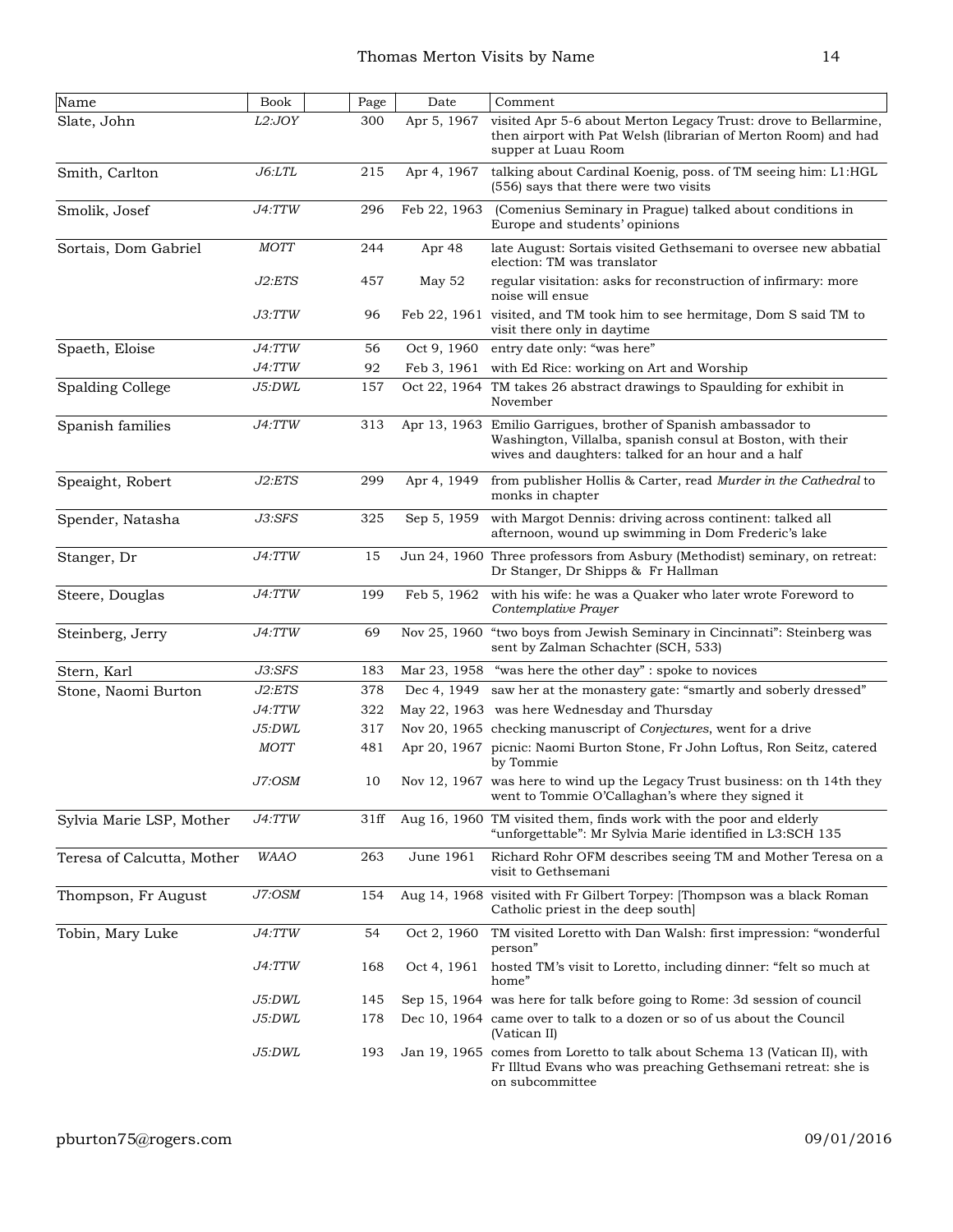| Name                      | <b>Book</b>   | Page | Date              | Comment                                                                                                                                                                                                                                      |
|---------------------------|---------------|------|-------------------|----------------------------------------------------------------------------------------------------------------------------------------------------------------------------------------------------------------------------------------------|
| Tobin cont'd              |               |      |                   |                                                                                                                                                                                                                                              |
|                           | J5:DWL        | 218  |                   | Mar 15, 1965 with Sr Mary of Lourdes: discussing problems                                                                                                                                                                                    |
|                           | J5:DWL        | 248  |                   | May 15, 1965 talked about Schema for Religious - Vatican II                                                                                                                                                                                  |
|                           | J5:DWL        | 145  |                   | Sep 15, 1965 visits before going to Rome for 3d session of Vatican II: to confer<br>with Cardinal Suenens, arrange some way Nuns can be<br>represented on the Sacred Congregations                                                           |
|                           | J7:OSM        | 73   |                   | Mar 28, 1968 off to Rome again: also visited: Cardinal McIntyre                                                                                                                                                                              |
|                           | L3:SCH        | 379  |                   | May 1, 1968 Describes plans for second meeting of Sisters Superior, May 28-<br>29-30. Invites her to attend                                                                                                                                  |
|                           | J7:OSM        | 145  |                   | Jul 23, 1968 Sr Luke and four others came over and we had Mass, outdoors                                                                                                                                                                     |
| Treece, Msgr Raymond      | J4:TTW        | 20   |                   | Jul 12, 1960 with Fr John Ford, w. Bro. Clement Dorsey: settled what to do<br>w Mt Olivet Retreat House (to be for visiting Protestants etc.)                                                                                                |
| Tashi Tshering, a Tibetan | J4:TTW        | 134  | Jun 27, 1961      | Tashi told me his life story                                                                                                                                                                                                                 |
| Vahanian, Gabriel         | $L1:$ HGL     | 507  | Mar <sub>67</sub> | Letter to Ruether "Vahanian stopped here the other day" letter<br>dated March 19/76                                                                                                                                                          |
| Van Doren, Mark           | L2:JOY        | 28   |                   | Jun 25, 1956 TM & Van Doren met in Louisville                                                                                                                                                                                                |
|                           | L2:JOY        | 31   |                   | Sep 28, 1957 and wife, on way to Indiana. TM showed Mark the novitiate                                                                                                                                                                       |
|                           | L2:JOY        | 43   |                   | Dec 3, 1961 his third visit                                                                                                                                                                                                                  |
| Walsh, Anthony            | <b>Tapes</b>  |      |                   | Aug 16, 1962 talk to choir novitiate                                                                                                                                                                                                         |
|                           | <b>OYER</b>   | 13   |                   | Nov 17, 1964 F.O.R. Conference on Peace: Daniel Berrigan, Philip Berrigan,<br>Tom Cornell, Robert Cunnane, W.H. Ferry, Jim Forest, John<br>Peter Grady, Elbert Jean, A.J. Muste, John Oliver Nelson,<br>Charles Ring, Tony Walsh, J.H. Yoder |
| Walsh, Dan                | <b>MOTT</b>   | 252  |                   | May 26, 1949 For Merton's ordination                                                                                                                                                                                                         |
|                           | L2:JOY        | 306  |                   | Aug 29, 1951 "it was wonderful to have you here, Dan"                                                                                                                                                                                        |
|                           | J4:TTW        | 54   |                   | Oct 2, 1960 TM took Walsh to Loretto to see if they could use him as<br>philosophy prof: met M L Tobin                                                                                                                                       |
|                           | J4:TTW        | 56   |                   | Oct 9, 1960 DW is still here and will be for a year (?)                                                                                                                                                                                      |
|                           | J4:TTW        | 61   |                   | Oct 29, 1960 very interesting on Plotinus last evening                                                                                                                                                                                       |
|                           | J4:TTW        | 61   |                   | Oct 30, 1962 having good discussions in the evening, once a week with Dan<br>Walsh on the School of Chartres                                                                                                                                 |
|                           | J4:TTW        | 234  |                   | Aug 4, 1962 back from California, Mexico et al  comments on Institute of<br>Medieval Studies in Toronto                                                                                                                                      |
|                           | <i>J4:TTW</i> | 268  |                   | Nov 23, 1962 Anglican seminarians from Nashoda on retreat, came up for a<br>talk: also evening seminar with Dan Walsh                                                                                                                        |
|                           | <i>J6:LTL</i> | 148  | Oct 6, 1966       | picnic at Hermitage, Jacques Maritain, John Howard Griffin,<br>Elizabeth Manual, Penn Jones, Fr J. Stanley Murphy, Dan<br>Walsh, Jack Ford                                                                                                   |
|                           | Tapes         |      |                   | Apr 22, 1967 Origin of philosophy in the West. Lecture by Dan Walsh.                                                                                                                                                                         |
|                           | Tapes         |      |                   | May 21, 1967 Trinity Sunday high mass at Gethsemani - Dan Walsh<br>celebrant.                                                                                                                                                                |
|                           | L2:JOY        | 307  | Oct 5, 1967       | "I enjoyed the visit yesterday, and will be glad to see [you and<br>your friend] next Tuesday"                                                                                                                                               |
|                           | Tapes         |      |                   | Dec 25, 1968 The last visit: after TM's death, Christmas Day mass at Merton's<br>hermitage. Celebrant Fr. Dan Walsh.                                                                                                                         |
| Waugh, Evelyn             | L4:CFT        | 20   | Nov 48            | visit to Gethsemani                                                                                                                                                                                                                          |
| Werblowsky, R. J. Zwi     | L1: HGL       | 586  | Aug 2, 1963       | visit recorded Cistercian Studies Vol 4, 1978 in article by<br>Werblowski. He gave talk to novices on St John of the Cross: on<br>Tapes                                                                                                      |
| Wilke, Ulfert             | J5:DWL        | 15   | Sep 8, 1963       | gave TM a book of calligraphies                                                                                                                                                                                                              |
|                           | J5:DWL        | 132  | Aug 2, 1964       | "Was out the other day" discussed some of TM's abstract<br>drawings                                                                                                                                                                          |
|                           | J5:DWL        | 139  |                   | Aug 29, 1964 TM takes drawings to framer with Ulfert Wilke, then has lunch<br>and visits Wilke's studio                                                                                                                                      |
| Willett, Thompson         | J4:TTW        | 165  |                   | Nov 30, 1966 At Willetts with Jim Wygal: Thompson a devoted supporter of<br>Merton Room                                                                                                                                                      |